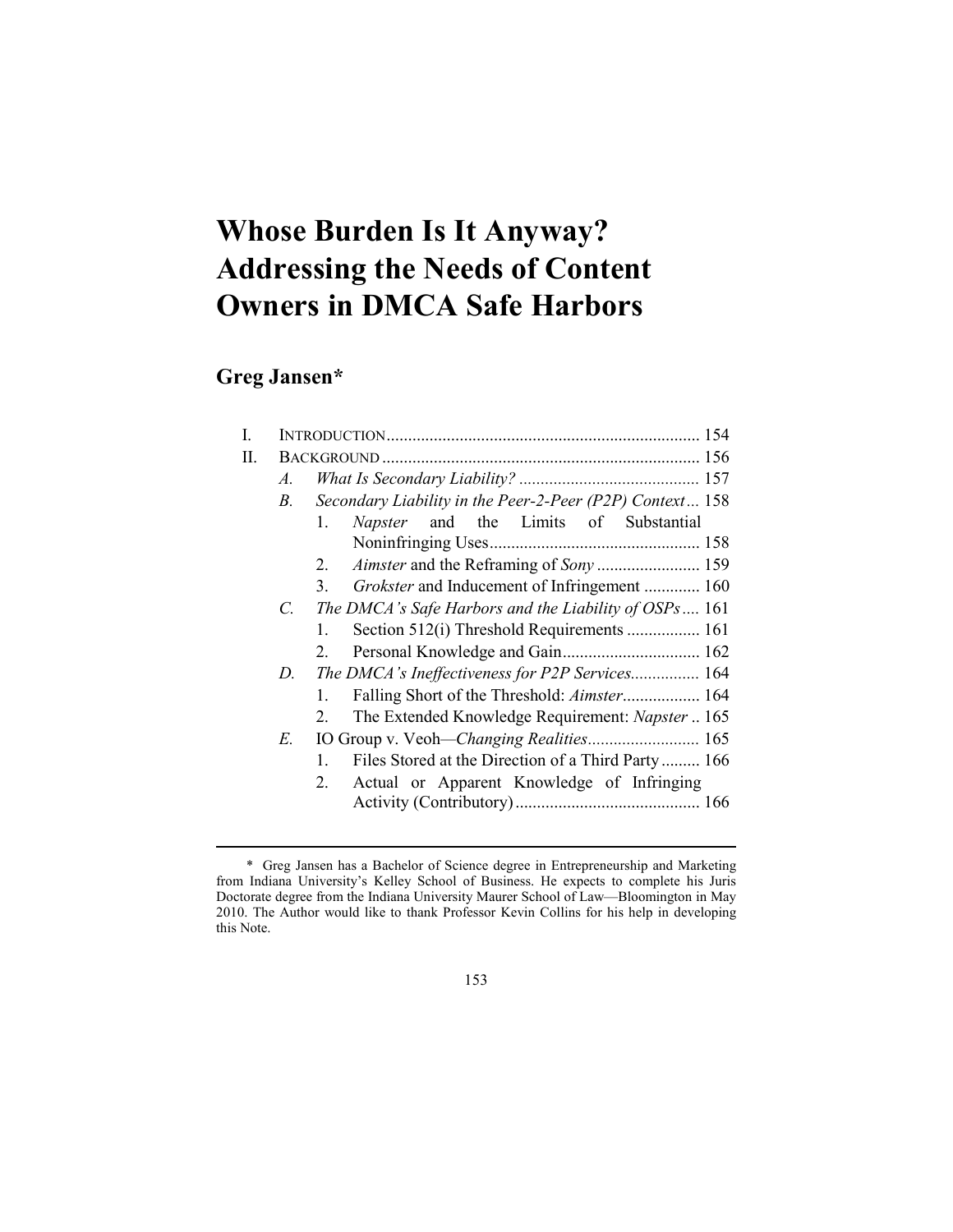154 *FEDERAL COMMUNICATIONS LAW JOURNAL* [Vol. 62

|      |                                              | 3.        | Right and Ability to Control Infringement          |  |  |
|------|----------------------------------------------|-----------|----------------------------------------------------|--|--|
|      |                                              |           |                                                    |  |  |
|      | F.                                           |           | Viacom v. YouTube-Testing the Limits of Section    |  |  |
|      |                                              |           |                                                    |  |  |
|      |                                              | 1.        | Files Stored at the Direction of a Third Party 169 |  |  |
|      |                                              | 2.        | Actual or Apparent Knowledge of Infringing         |  |  |
|      |                                              | 3.        | Right and Ability to Control Infringement          |  |  |
| III. |                                              |           | LIMITING THE BURDEN AND ENHANCING COOPERATION-     |  |  |
|      |                                              |           | NOTIFICATION THROUGH TECHNOLOGICAL CONTROL         |  |  |
|      |                                              |           |                                                    |  |  |
|      | A.                                           |           | Who Bears the Burden of Policing Infringement? 172 |  |  |
|      | $B_{\cdot}$                                  |           |                                                    |  |  |
|      |                                              | 1.        |                                                    |  |  |
|      |                                              |           |                                                    |  |  |
|      | $\mathcal{C}$                                |           | Shortcomings of Current Video Fingerprinting       |  |  |
|      |                                              |           |                                                    |  |  |
|      |                                              | $1 \quad$ | The Lack of a Clear Standard in Video              |  |  |
|      |                                              |           | Fingerprinting Technology Will Result in a         |  |  |
|      |                                              |           |                                                    |  |  |
|      |                                              | 2.        | Allowing Automatic Rejection of a Video Match      |  |  |
|      |                                              |           |                                                    |  |  |
|      |                                              | 3.        | Complete Automation of the Process Removes the     |  |  |
|      |                                              |           | Most Knowledgeable Party and Lowers                |  |  |
|      |                                              |           |                                                    |  |  |
|      | D.                                           |           | Proper Use of Video Fingerprinting Technology 177  |  |  |
|      | E.                                           |           |                                                    |  |  |
| IV.  | EXTENDING A KNOWLEDGE REQUIREMENT ACROSS THE |           |                                                    |  |  |
|      |                                              |           |                                                    |  |  |
| V    |                                              |           |                                                    |  |  |

## I. INTRODUCTION

The struggle between intellectual property (IP) rights and innovation has reached a crucial moment in this country. On one hand, IP rights provide incentives for people to create artistic, literary, and technological works, which benefit society. On the other hand, ongoing innovation has brought us to a point where information has never been more accessible and ideas have never been easier to share. Interestingly, many of the protected creations would not exist but for cumulative innovations that at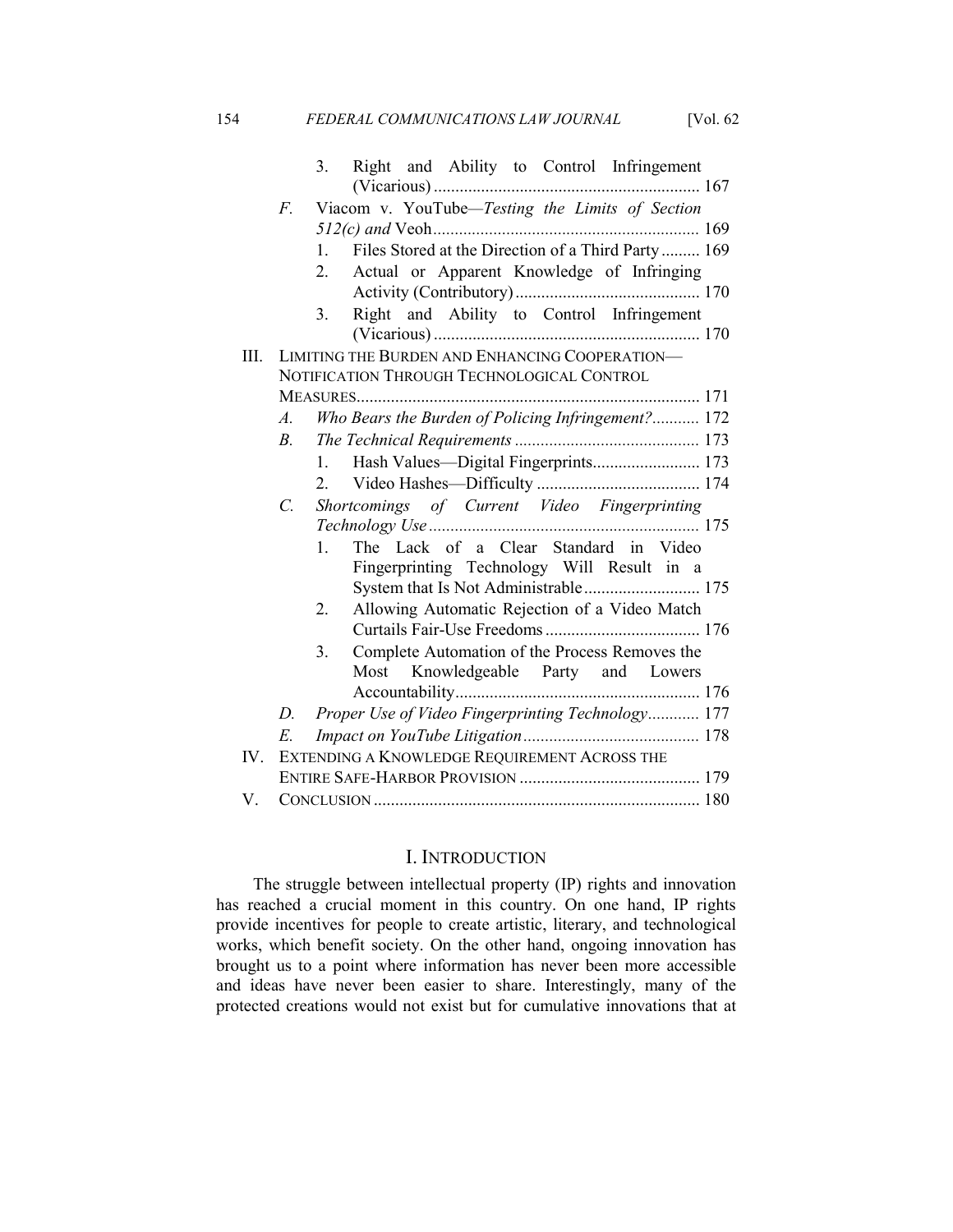times can threaten IP rights (and the incentives they provide). In reality, both schemes encourage creation of new goods, technologies, and art in different ways.

Nowhere is this tension more palpable than on the Internet, where digital technology and widespread adoption have made it simple and inexpensive to copy, distribute, and display creative works to millions, almost instantaneously. The ongoing \$1 billion lawsuit between Viacom and YouTube is the pinnacle of this conflict.<sup>1</sup> Viacom asserts, among other contentions, that YouTube bears liability for direct and secondary copyright infringement resulting from YouTube users' video uploads of Viacom content.<sup>2</sup> In response, YouTube invoked the protections afforded by the Digital Millennium Copyright Act (DMCA) to defend its activities.<sup>3</sup>

The DMCA's Online Copyright Infringement Liability Limitation Act (Section 512) provides a framework for limiting an Online Service Provider's (OSP) liability for a third party's infringing use of its service.<sup>4</sup> The Act also provides a means for content owners to remove the infringing material from the OSP's Web site.<sup>5</sup> Nonetheless, copyright owners continue to pursue litigation against service providers as a means to prevent third-party infringement.<sup>6</sup>

Large content owners frequently sue facilitators of copyright infringement rather than pursuing individual infringers.<sup>7</sup> Copyright holders understand that many OSPs generate advertising revenue from page views arising from users viewing copyrighted content.<sup>8</sup> Content owners realize shutting down an entire online network capable of facilitating infringement is more effective at curtailing the amount of infringing material available than targeting millions of individual users.<sup>9</sup> These suits also attempt to shift

-

 8. First Amended Complaint for Declaratory and Injunctive Relief and Damages and Demand for Jury Trial, *supra* note 1, at para. 38.

 <sup>1.</sup> First Amended Complaint for Declaratory and Injunctive Relief and Damages and Demand for Jury Trial, Viacom Int'l, Inc. v. YouTube, Inc., No. 1:07-cv-02103, 2008 WL 2062868 (S.D.N.Y. Apr. 24, 2008).

 <sup>2.</sup> *Id.* at 23-28.

 <sup>3.</sup> Defendants' Answer to First Amended Complaint and Demand for Jury Trial at 10, Viacom Int'l, Inc. v. YouTube, Inc., No. 1:07-cv-02103, 2008 WL 2260018 (S.D.N.Y. May 23, 2008).

 <sup>4. 17</sup> U.S.C. § 512(c)(1) (2006).

 <sup>5.</sup> *Id.* § 512(c)(3).

 <sup>6.</sup> *See generally* Metro-Goldwyn-Mayer Studios Inc. v. Grokster, Ltd., 545 U.S. 913 (2005); *In re* Aimster Copyright Litig., 334 F.3d 643 (7th Cir. 2003); A&M Records, Inc. v. Napster, Inc., 239 F.3d 1004 (9th Cir. 2001); IO Group, Inc. v. Veoh Networks, Inc., 586 F. Supp. 2d 1132 (N.D. Cal. 2008).

 <sup>7.</sup> Mark A. Lemley & R. Anthony Reese, *Reducing Digital Copyright Infringement Without Restricting Innovation*, 56 STAN. L. REV. 1345, 1346 (2004).

 <sup>9.</sup> Lemley & Reese, *supra* note 7, at 1349.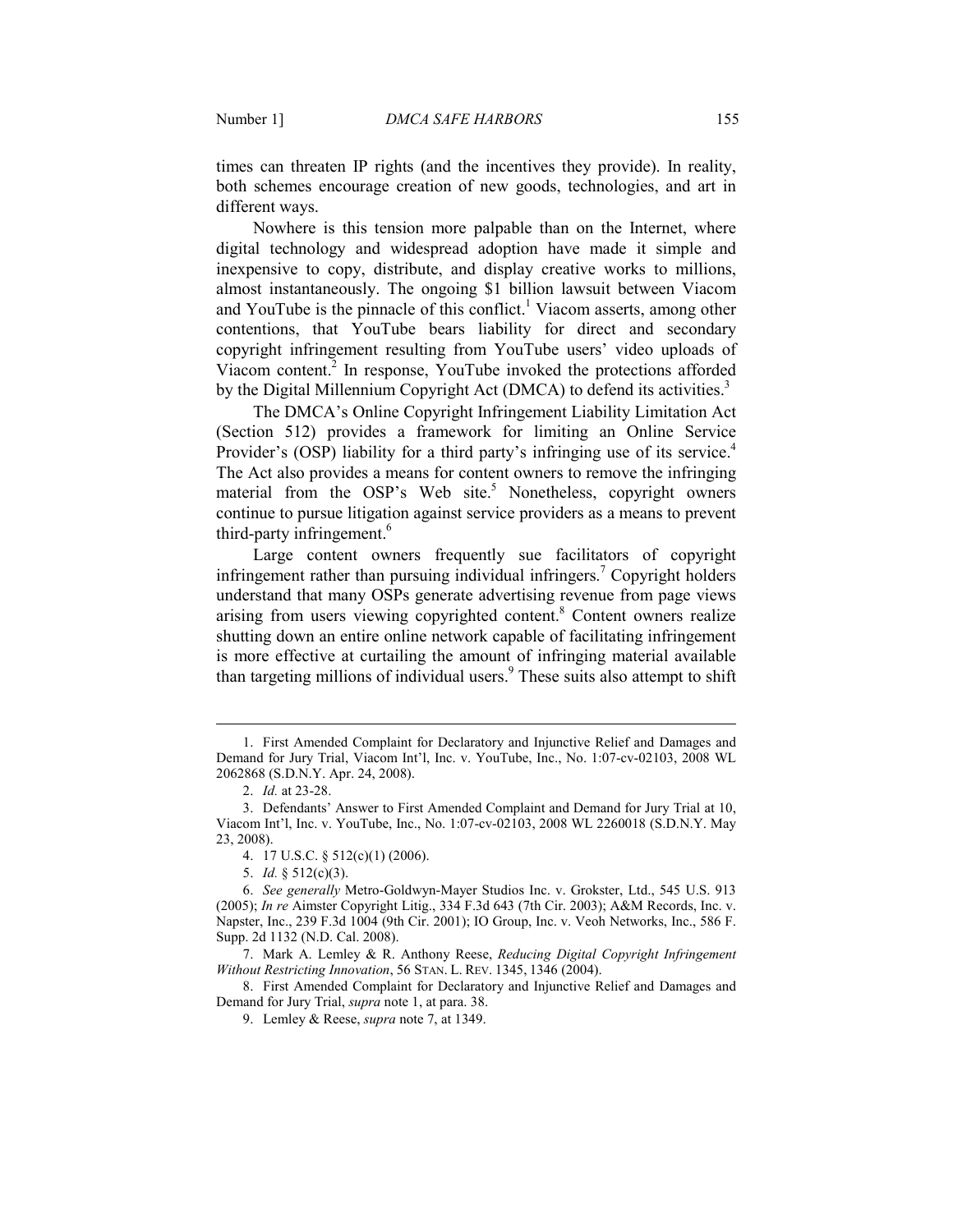the burden of discovering copyright infringement away from the copyright holder and onto the OSP.<sup>10</sup>

Traditional defenses to secondary infringement liability have withered as a result of recent cases.<sup>11</sup> Further, the strict framework of Section 512 struggles to fit as applied to new technologies. Indeed, the case history raises confusing contradicting opinions about whether the DMCA's "safe harbor" provides any protection at all. The resulting uncertainty for entrepreneurs and innovators demands a more predictable framework to reduce the inevitable confrontations between copyright owners and OSPs.

This Note addresses the need to clarify the roles of copyright holders and innovative new services on the Internet, using *Viacom v. YouTube* as an illustration. Part II describes the litigious history of copyright owners' confrontations with innovative OSPs, highlighting the urgent need for protections on both sides. It also introduces the safe-harbor provisions provided in Section 512 of the DMCA. Part III proposes a solution for notification that will limit the monitoring burden on copyright owners while adequately protecting OSPs. Finally, Part IV discusses the need to impose a knowledge requirement throughout the safe harbor.

## II. BACKGROUND

In *Viacom v. YouTube*, the plaintiffs assert claims of direct infringement, inducement of infringement, contributory infringement, and vicarious infringement.<sup>12</sup> The realities of the Internet challenge traditional notions of direct infringement. For instance, when sending data through a server, the server will make a temporary copy in its own memory. Servers that host third-party content pose a greater challenge since they, by definition, store content more permanently, though the owner may have had no part in determining whether the content infringes a copyright. Section  $512$  addresses these issues effectively,<sup>13</sup> but fails to adequately address more complicated secondary liability issues.

Under current law, the impact of the secondary liability claims on the future of Internet innovation far exceeds the impact of the direct liability claims. Copyright owners, like Viacom, rely on a line of cases that find noninfringers liable for the infringing activities of third parties. The level of

-

 <sup>10.</sup> *See* First Amended Complaint for Declaratory and Injunctive Relief and Damages and Demand for Jury Trial, *supra* note 1, at para. 6 (alleging that YouTube, in fact, has shifted the burden of monitoring to copyright owners).

 <sup>11.</sup> *See* discussion *infra* Section II.C.

 <sup>12.</sup> First Amended Complaint for Declaratory and Injunctive Relief and Damages and Demand for Jury Trial, *supra* note 1, at paras. 48-97.

 <sup>13.</sup> Section 512 specifically protects service providers engaging in transmission, cacheing, hosting user content, and linking. 17 U.S.C. § 512.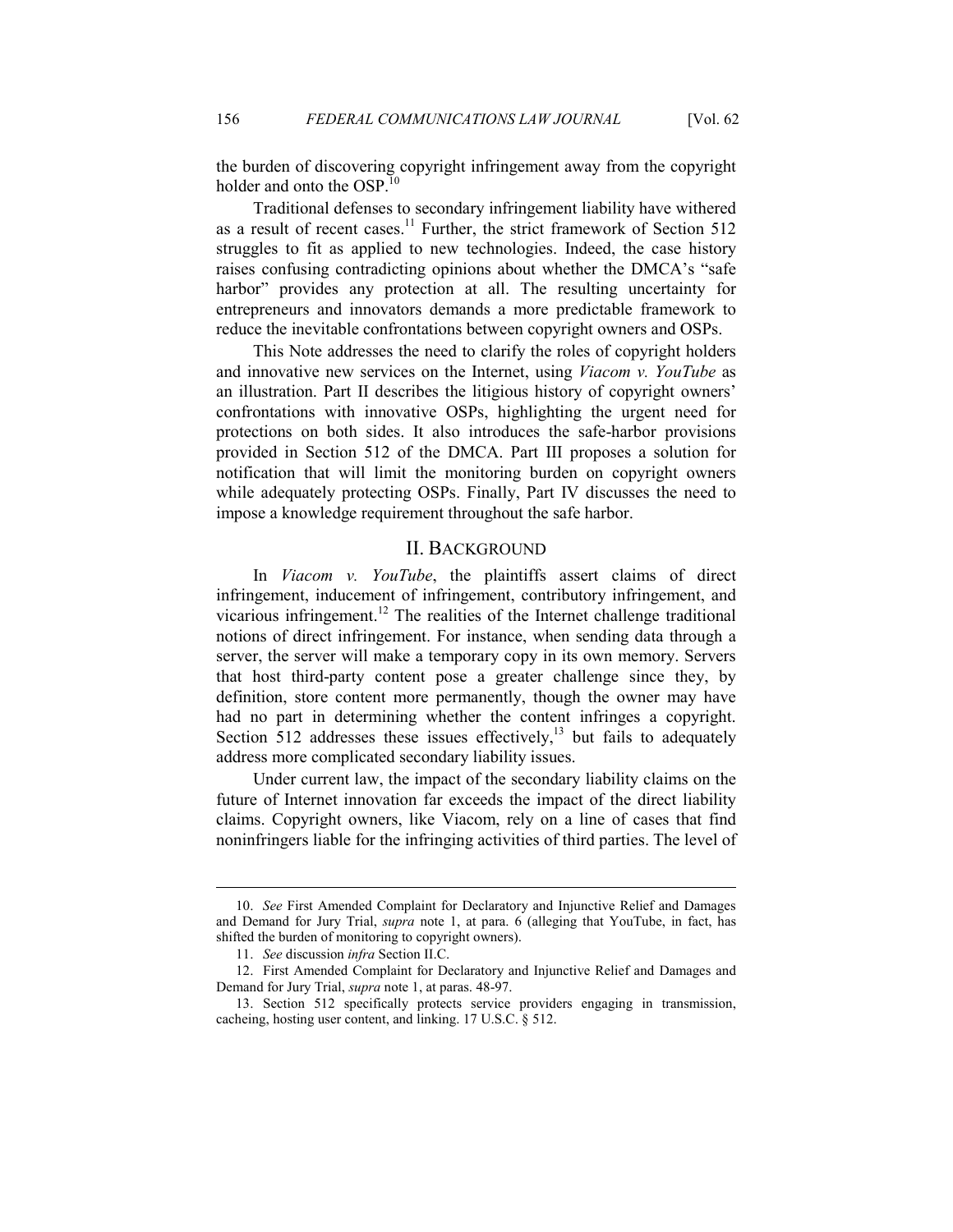involvement necessary for liability has evolved over time and through legislation like the DMCA.

## *A. What Is Secondary Liability?*

Nothing in the Copyright Act expressly provides for secondary liability; instead, secondary liability is borrowed from patent law and traditional tort-liability doctrines. Patent law expressly assigns liability for contributory infringement on anyone who sells a component, "knowing the same to be especially made or especially adapted for use in an infringement of [a] patent."<sup>14</sup>

In the copyright arena, secondary liability arises from judicial interpretation of the Copyright  $Act.<sup>15</sup>$  Secondary liability has two categories: contributory and vicarious liability. One contributorily infringes by knowingly inducing, causing, or materially contributing to infringing activities.<sup>16</sup> Courts find vicarious liability when the defendant (a) receives a direct financial benefit from infringement and (b) has the right and ability to control that infringement.<sup>17</sup> Recent secondary liability cases trace their roots to the Supreme Court's 1984 decision in *Sony Corp. of Am. v. Universal City Studios, Inc.*<sup>18</sup>

The *Sony* Court, noting the similarities between copyright and patent, embraced the notion of contributory infringement, recognizing that "vicarious liability is imposed in virtually all areas of the law, and the concept of contributory infringement is merely a species of the broader problem of identifying the circumstances in which it is just to hold one individual accountable for the actions of another."<sup>19</sup> However, the Court held that Sony bore no responsibility for the infringing actions of consumers that purchased its Betamax Video Tape Recorder.<sup>20</sup> Drawing on themes from patent law, secondary liability arises only in instances where the technology's sole use is for infringing purposes.<sup>21</sup> Thus, sale of such

 <sup>14. 35</sup> U.S.C. § 271(c) (2006).

 <sup>15.</sup> As far back as 1911, courts have recognized liability for a noninfringing party. Kalem Co. v. Harper Bros., 222 U.S. 55 (1911) (finding defendant liable for selling motion picture to others who later displayed the work in violation of the copyright).

 <sup>16.</sup> Gershwin Publ'g Corp. v. Columbia Artists Mgmt., Inc., 443 F.2d 1159, 1162 (2d Cir. 1971).

 <sup>17.</sup> Metro-Goldwyn-Mayer Studios Inc. v. Grokster, Ltd., 545 U.S. 913, 930 (2005) (citing Shapiro, Bernstein, & Co. v. H. L. Green Co., 316 F.2d 304 (2d Cir. 1963)).

 <sup>18. 464</sup> U.S. 417 (1984).

 <sup>19.</sup> *Id.* at 435.

 <sup>20.</sup> *Id.* at 456.

 <sup>21.</sup> *See id.* at 440-42.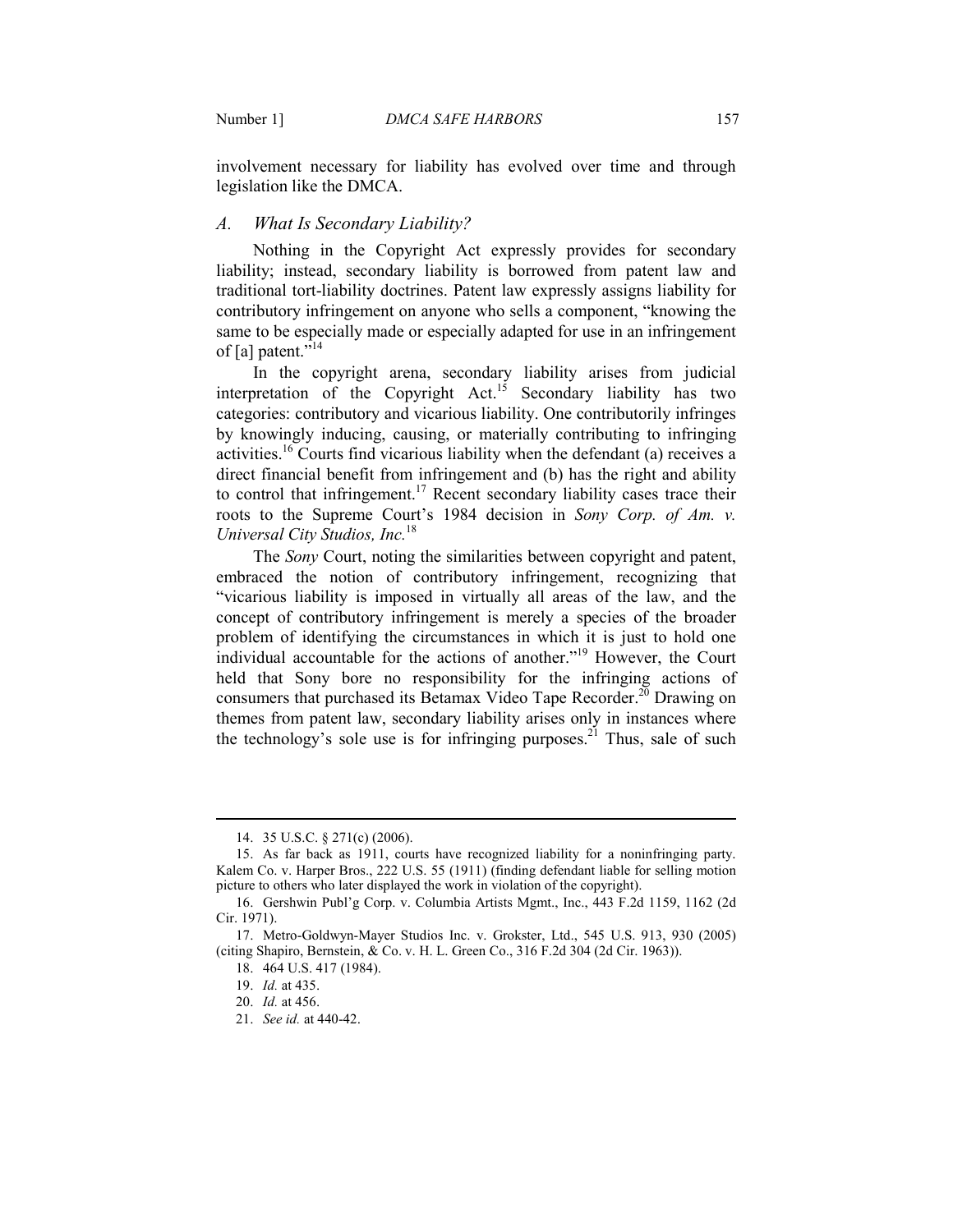"dual-use" technologies—those with substantial noninfringing uses—does not result in liability for the producer under the *Sony* doctrine<sup>22</sup>.

While *Sony* appeared to provide a significant defense for new technologies that have the potential to be abused to infringe copyright, the dual-use defense did not gain much traction in the Internet age. Courts continued to find peer-2-peer (P2P) file-sharing services secondarily liable for users' copyright infringement. Until recently, neither a dual-use defense nor the new DMCA safe-harbor provisions generally provided any reprieve.

#### *B. Secondary Liability in the Peer-2-Peer (P2P) Context*

The rise of P2P file-sharing services triggered much of the litigation involving allegations of contributory and vicarious copyright infringement in the online environment. The P2P line of cases began in the Ninth Circuit with the music industry's case against Napster, followed in the Seventh Circuit against Aimster, and finally culminating in the Supreme Court with *Grokster*. 23

## 1. Napster and the Limits of Substantial Noninfringing Uses<sup>24</sup>

Many people remember Napster as the first mainstream software utilized to trade copyrighted music files among users. A user logged into the Napster software, searched for a song, and was connected to another user's computer, which would then transfer the song to the searcher's computer. $^{25}$ 

Rather than pursuing individual users of the service, music copyright owners sued Napster itself for contributory and vicarious copyright infringement.<sup>26</sup> Napster asserted that it was protected from liability due to "substantial noninfringing uses" under the *Sony* doctrine.<sup>27</sup> However, the court failed to extend a shield of liability to Napster based on that assertion.<sup>28</sup> Instead, the court concluded that *Sony* applied only to the extent that a party may not have constructive knowledge of infringement if its

 <sup>22.</sup> Roland L. Trope, *The Lessons of MGM v. Grokster*, IEEE SPECTRUM, Jan. 2006, http://spectrum.ieee.org/telecom/internet/the-lessons-of-mgm-v-grokster

 <sup>23.</sup> *See* Metro-Goldwyn-Mayer Studios Inc. v. Grokster, Ltd., 545 U.S. 913 (2005); *In re* Aimster Copyright Litig., 334 F.3d 643 (7th Cir. 2003); A&M Records, Inc. v. Napster, Inc., 239 F.3d 1004 (9th Cir. 2001).

 <sup>24.</sup> For an in-depth discussion, specifically about P2P issues, see Lemley & Reese, *supra* note 7, at 1354-65.

 <sup>25.</sup> Jeff Tyson, *How the Old apster Worked*, HOWSTUFFWORKS, http://computer.howstuffworks.com/napster2.htm (last visited Dec. 10, 2009).

 <sup>26.</sup> *apster*, 239 F.3d 1004.

 <sup>27.</sup> *Id.* at 1020.

 <sup>28.</sup> *Id.* at 1021.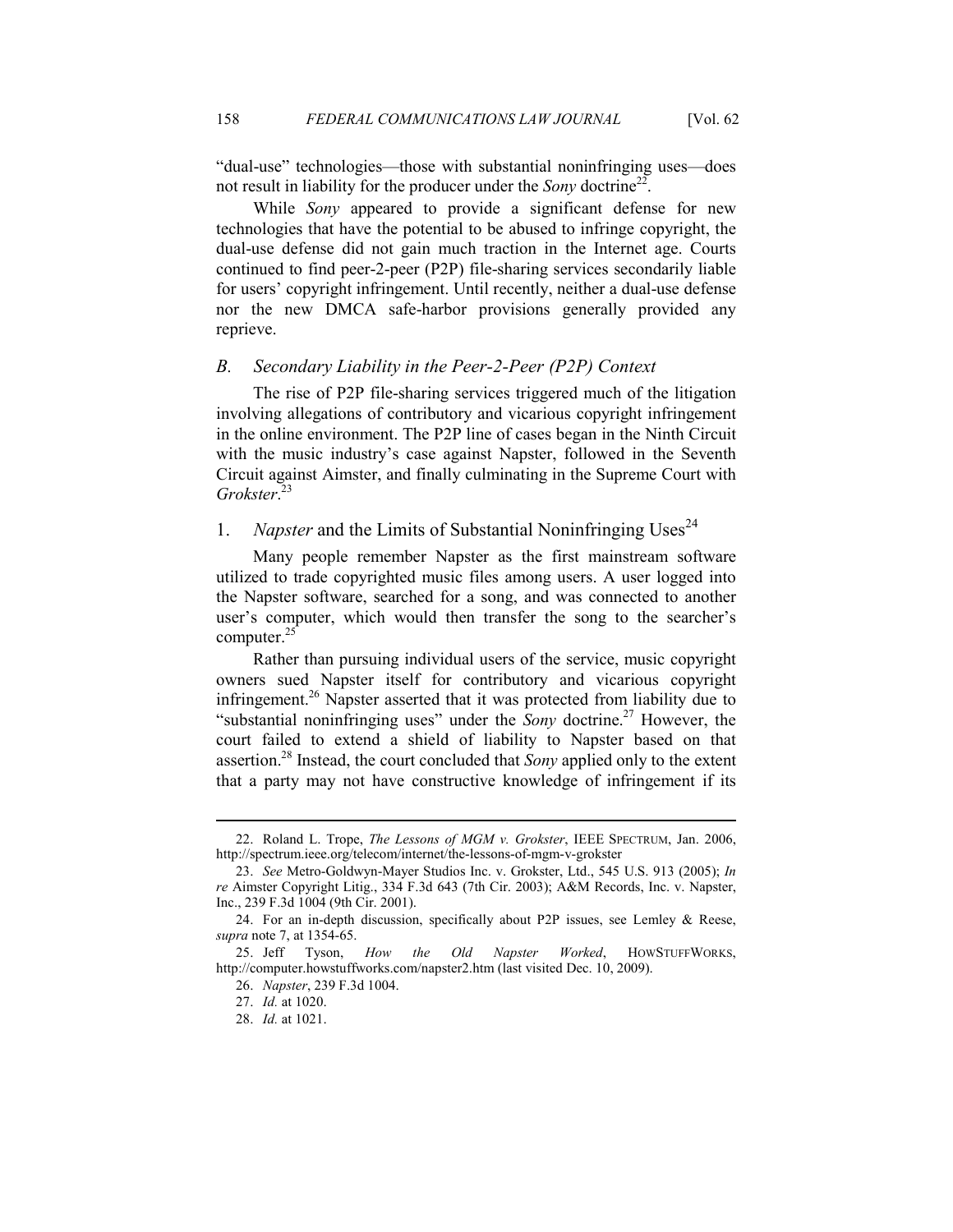product is capable of noninfringing uses.<sup>29</sup> The court noted that, even had the Napster software been capable of substantial noninfringing uses, Napster had actual and constructive knowledge of direct infringement proven through other means.<sup>30</sup> Thus, the Ninth Circuit held the *Sony* doctrine of "substantial noninfringing uses" only protects an OSP if the plaintiff cannot prove actual or constructive knowledge of infringement through other means.

The court also found Napster vicariously liable for the infringement of its users.<sup>31</sup> It held that Napster received a direct financial benefit because "the availability of infringing material 'act[ed] as a "draw" for customers.'"<sup>32</sup> Further, the right conferred by its terms of service to terminate users for any reason, including for violation of law, established a duty to exercise the right to police the network to its fullest extent.<sup>33</sup> The court noted that both Napster and the copyright holders had access to the software's search function.<sup>34</sup> Accordingly, Napster's failure to search for files (which content owners had previously brought to Napster's attention) was a failure to fully exercise its duty to police its network.<sup>35</sup> As a result, Napster had received a direct financial benefit for infringing activity that it had the right and ability to control and was, thus, vicariously liable for that infringement. It is important to notice, however, that Napster's duty to search for infringing files did not arise until content owners established that their work was available on the network.<sup>36</sup>

The *Napster* decision effectively declared the *Sony* noninfringing-use defense invalid in the Ninth Circuit in cases where a software provider clearly knew of the infringement and had the ability to control the illegal activity.

#### 2. *Aimster* and the Reframing of *Sony*

The *Aimster* decision seemed to relax the harsh requirements imposed by the *Napster* court on software providers. Aimster facilitated transfer of

<u>.</u>

35. *Id*.

 <sup>29.</sup> *Id.*

 <sup>30.</sup> *Id.* at 1020. For instance, the record included a memo written by cofounder Sean Parker that mentioned "the need to remain ignorant of users' real names and IP addresses 'since they are exchanging pirated music.'" *Id.* at 1020 n.5 (quoting A&M Records, Inc. v. Napster, Inc., 114 F.Supp.2d 896, 918 (N.D.Cal. 2000)).

 <sup>31.</sup> *Id.* at 1023-24.

 <sup>32.</sup> *Id.* at 1023 (quoting Fonovisa, Inc. v. Cherry Auction, Inc., 76 F.3d 259, 263-64 (9th Cir. 1996)).

 <sup>33.</sup> *Id.*

 <sup>34.</sup> *Id.* at 1024.

 <sup>36.</sup> *See id.* at 1027.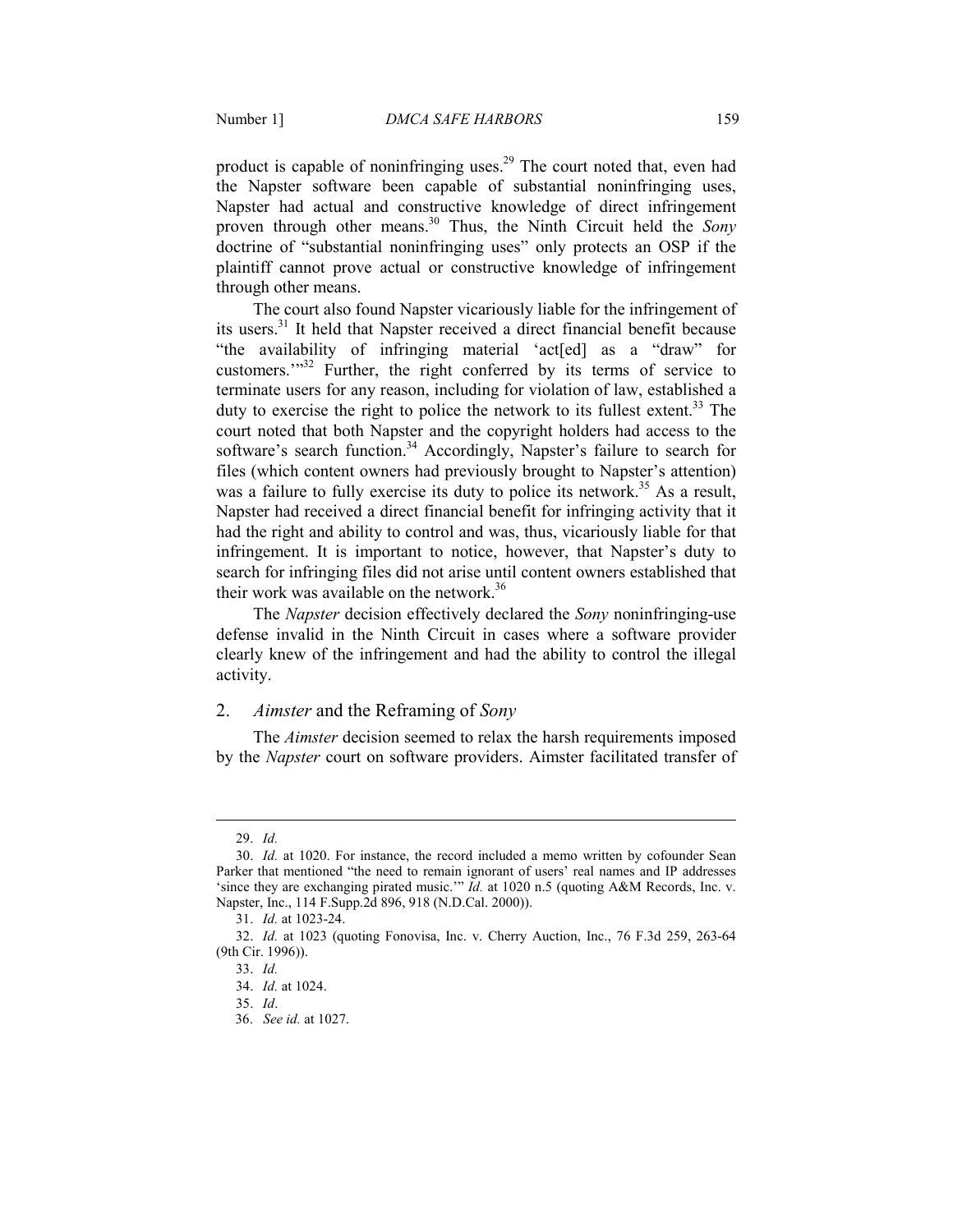files over widespread Instant Messaging  $(IM)$  platforms.<sup>37</sup> An Aimster user could only search the files shared by other users that had been added to her friend list.<sup>38</sup> The file could then be sent from a friend's computer to the user's computer over the IM network.<sup>39</sup>

The Seventh Circuit Court in *Aimster* noted that the Aimster software was certainly *capable* of noninfringing uses, like the Napster software and the Sony Betamax.<sup>40</sup> However, Judge Posner pointed out that the Betamax had demonstrable noninfringing uses, and that none of its advertisements encouraged infringing use of the product.<sup>41</sup> Aimster, on the other hand, presented no evidence of any actual noninfringing use of the service, and its tutorial explicitly provided examples of the service being used to share copyrighted music.<sup>42</sup>

Even if Aimster showed examples of noninfringing use of its service, the court implied that more would still be needed to avoid liability. A service provider like Aimster would need to show that eliminating or reducing infringement would impose a disproportionate cost on the provider or that such elimination would hinder the noninfringing uses of the service.<sup>43</sup> The *Sony* Court never contemplated this additional requirement in its analysis.

By outlining a means to avoid liability, the Seventh Circuit's *Aimster* decision represents a more favorable view of dual-use technologies, but it still limits the application of the *Sony* doctrine. Still, the decision seemed to extend the notion from *Napster* to the Seventh Circuit that simply being *capable* of noninfringing use is not sufficient to shield an OSP from actual or constructive knowledge of infringement, lending the proposition greater weight.

## 3. *Grokster* and Inducement of Infringement

In the only Supreme Court case on the subject of P2P file sharing,  $44$ the Court extended contributory liability to include "inducement" of infringement. Grokster differed from prior P2P services in that the network was decentralized—meaning the lists of available files were maintained on individuals' computers rather than in a central database under Grokster's

-

 <sup>37.</sup> Sue Zeidler, *Aimster Says to Run with Microsoft, Yahoo Messaging*, REUTERS, Dec. 19, 2000.

 <sup>38.</sup> *Id. See In re* Aimster Copyright Litig., 334 F.3d 643, 646 (7th Cir. 2003).

 <sup>39.</sup> *Id.*

 <sup>40.</sup> *See id*. at 650-51.

 <sup>41.</sup> *Id.* at 651 (citing Sony Corp. v. Universal City Studios, 464 U.S. 417, 438, 458-59 (1984)).

 <sup>42.</sup> *Id.*

 <sup>43.</sup> *See id.* at 653.

 <sup>44.</sup> *See* Metro-Goldwyn-Mayer Studios v. Grokster, Ltd., 545 U.S. 913 (2005).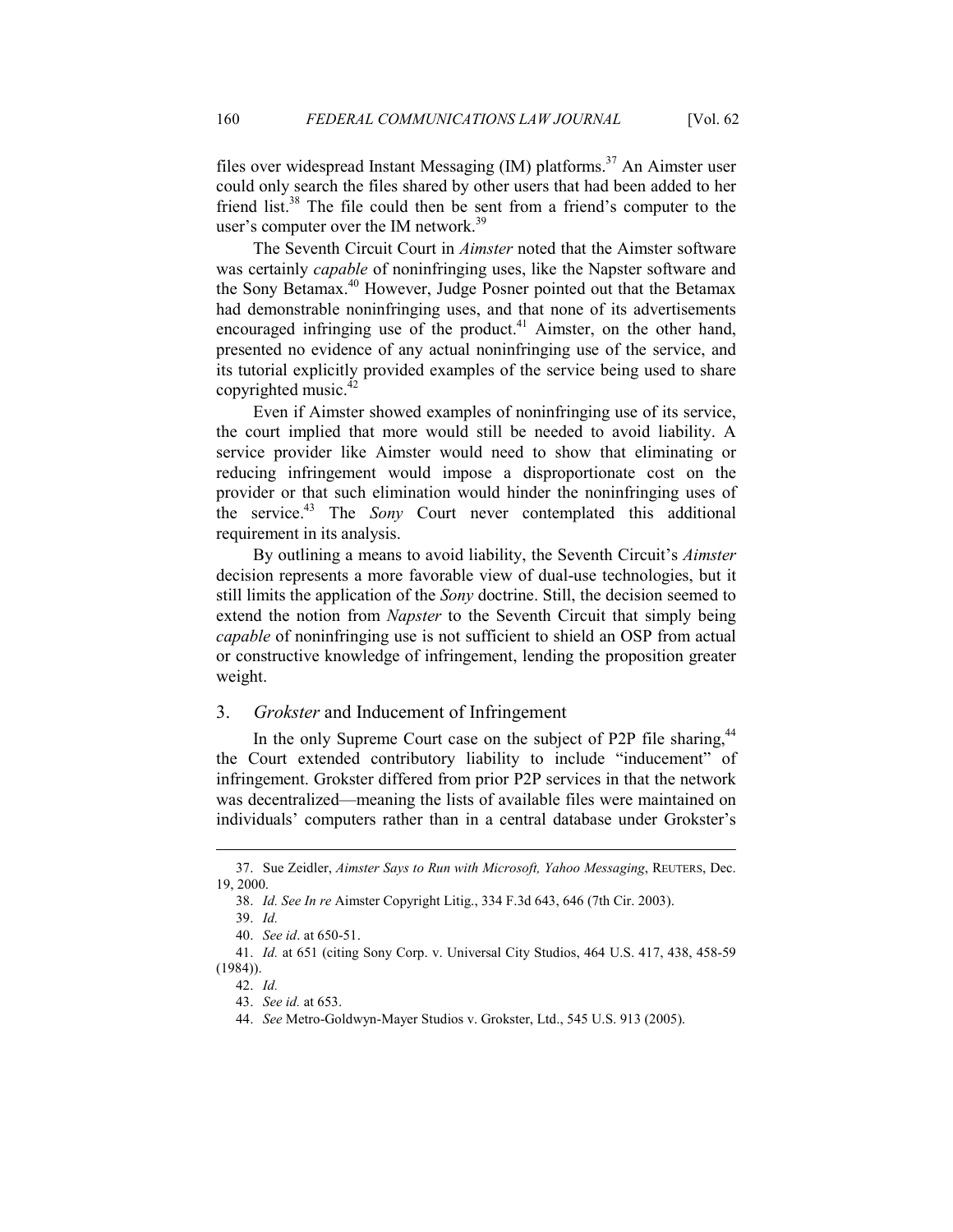control. Users searched and downloaded material with no involvement by the software providers.<sup>45</sup> The defendants' only involvement in the infringement was initially supplying the software.<sup> $46$ </sup> The Court found the defendants contributorily liable, not because of an actual knowledge of copyright infringement, but because they induced users to commit copyright infringement.<sup>47</sup> Thus, an OSP cannot escape liability for thirdparty infringement if it induces users to utilize the service to commit copyright infringement.

#### *C. The DMCA's Safe Harbors and the Liability of OSPs*

The rise of the Internet brought with it additional challenges for determining liability for third-party infringement. Noting copyright law's struggle to keep pace with emerging technology, Congress foresaw a continued struggle with online services.<sup>48</sup> Congress further sympathized with online service providers' desire for legal clarity in this area.<sup>49</sup> With these concerns in mind, Congress set forth two purposes in enacting Section 512. First, Congress sought to "preserve[] strong incentives for service providers and copyright owners to cooperate to detect and deal with copyright infringements that take place in the digital networked environment."<sup>50</sup> Second, Congress sought to "provide[] greater certainty to service providers concerning their legal exposure for infringements that may occur in the course of their activities."<sup>51</sup>

The resulting legislation included a safe harbor for an OSP hosting infringing user content. To be eligible, the OSP must meet a set of threshold requirements and must not violate the "personal knowledge and gain" requirements of Section  $512(c)$ .<sup>52</sup>

#### 1. Section 512(i) Threshold Requirements

Service providers storing and making available content at the direction of a third party, such as YouTube, must satisfy two basic thresholds to be eligible for the safe harbor. First, the OSP must adopt and implement a policy for terminating repeat infringing subscribers.<sup>53</sup> Next, the OSP must accommodate and refrain from interfering with standard

 <sup>45.</sup> *Id.* at 928.

 <sup>46.</sup> *Id.*

 <sup>47.</sup> *See id.* at 936-37, 940.

 <sup>48.</sup> S. REP. NO. 105-190, at 2 (1998) *available at* http://frwebgate.access.gpo.gov/cgibin/getdoc.cgi?dbname=105\_cong\_reports&docid=f:sr190.pdf.

 <sup>49.</sup> *Id.* at 19.

 <sup>50.</sup> *Id.* at 20.

 <sup>51.</sup> *Id.*

 <sup>52. 17</sup> U.S.C. § 512(c) (2006).

 <sup>53.</sup> *Id.* § 512(i)(1)(A).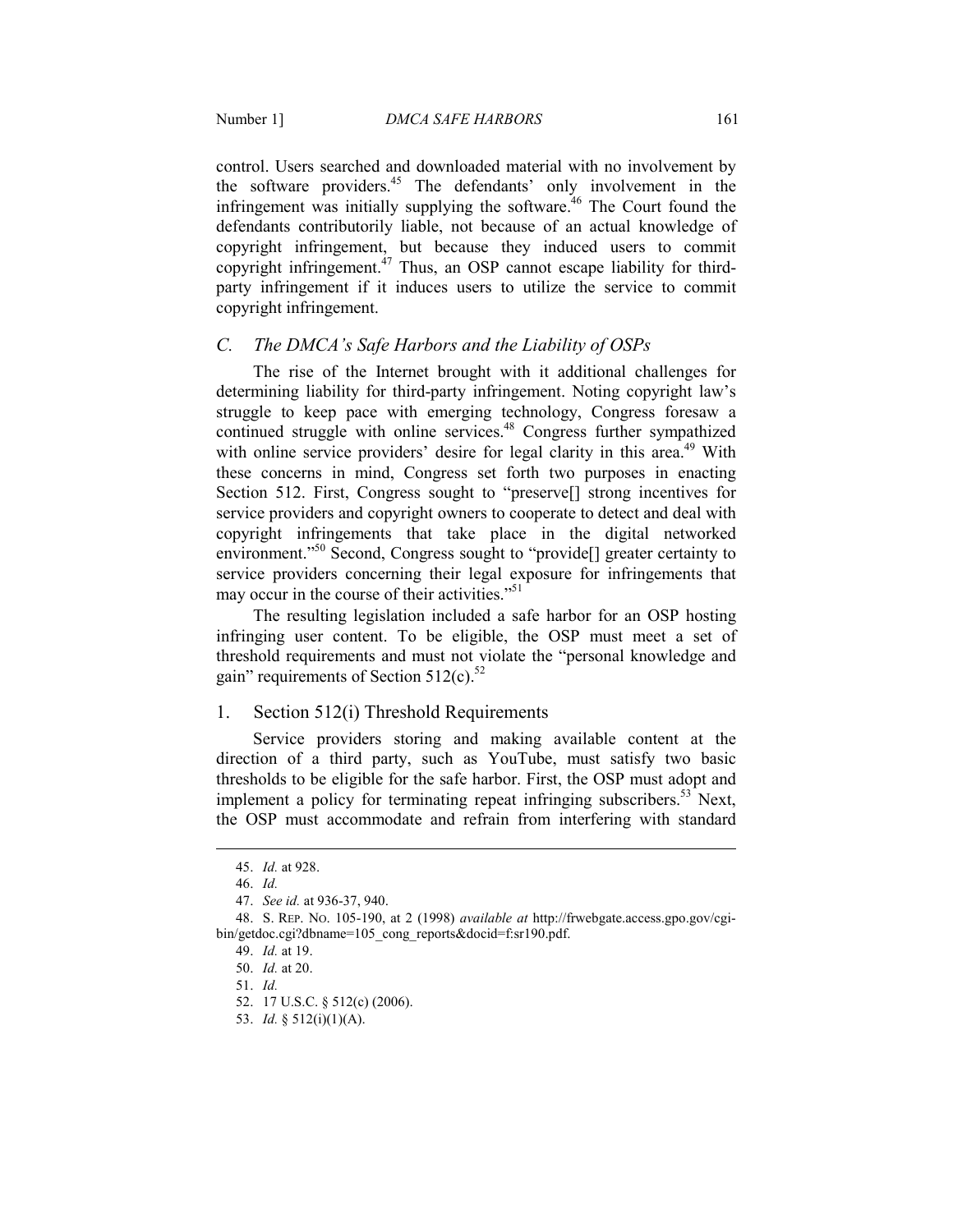technical measures used by copyright owners to identify or protect copyrighted works.<sup>54</sup>

A termination policy is reasonably implemented if the service provider terminates users that repeatedly or blatantly infringe copyright.<sup>55</sup> If the OSP prevents copyright holders from notifying the OSP of infringement, the policy is not reasonably implemented.<sup>56</sup> Failure to reasonably implement a termination policy renders an OSP ineligible for Section 512 safe harbors,<sup>57</sup> but there seems to be no requirement that a termination policy keeps users from re-registering in order to be considered reasonable.

Apparently seeing the inherent difficulty in determining whether a particular technical measure is "standard," Congress provided a definition in the DMCA. In order to qualify as a threshold requirement, the DMCA requires that technical measures must (1) be "developed pursuant to a broad consensus of copyright owners and service providers in an open, fair, voluntary, multi-industry standards process;" $58$  (2) be freely "available to any person on reasonable and nondiscriminatory terms;<sup> $39$ </sup> and (3) impose neither substantial costs nor substantial burdens on OSP systems or networks.<sup>60</sup>

## 2. Personal Knowledge and Gain

If an OSP meets the threshold requirements, it is shielded from liability as long as the OSP (1) "does not have actual knowledge that the material or an activity using the material on the system  $\ldots$  is infringing<sup>"61</sup> and (2) "does not receive a financial benefit directly attributable to the infringing activity," where the OSP "has the right and ability to control such activity." $62$ 

Applying the first test, which will henceforth be referred to as the personal-knowledge test, courts have long held that it is the responsibility of the copyright owner to make a service provider aware (i.e., provide

57. *Id.* 

 <sup>54.</sup> *Id.* §§ 512(i)(1)(B), (i)(2).

 <sup>55.</sup> Perfect 10, Inc. v. CCBill LLC, 488 F.3d 1102, 1109-10 (9th Cir. 2007) (citing Corbis Corp. v. Amazon.com, Inc., 351 F. Supp. 2d 1090, 1102-03 (W.D. Wash. 2004)).

 <sup>56.</sup> *See In re* Aimster Copyright Litig., 252 F. Supp. 2d 634, 659 (N.D. Ill. 2002).

 <sup>58. 17</sup> U.S.C. § 512(i)(2)(A) (2006).

 <sup>59.</sup> *Id.* § 512(i)(2)(B).

 <sup>60.</sup> *Id.* § 512(i)(2)(C).

 <sup>61.</sup> *Id.* § 512(c)(1)(A)(i).

 <sup>62.</sup> *Id.* § 512(c)(1)(B).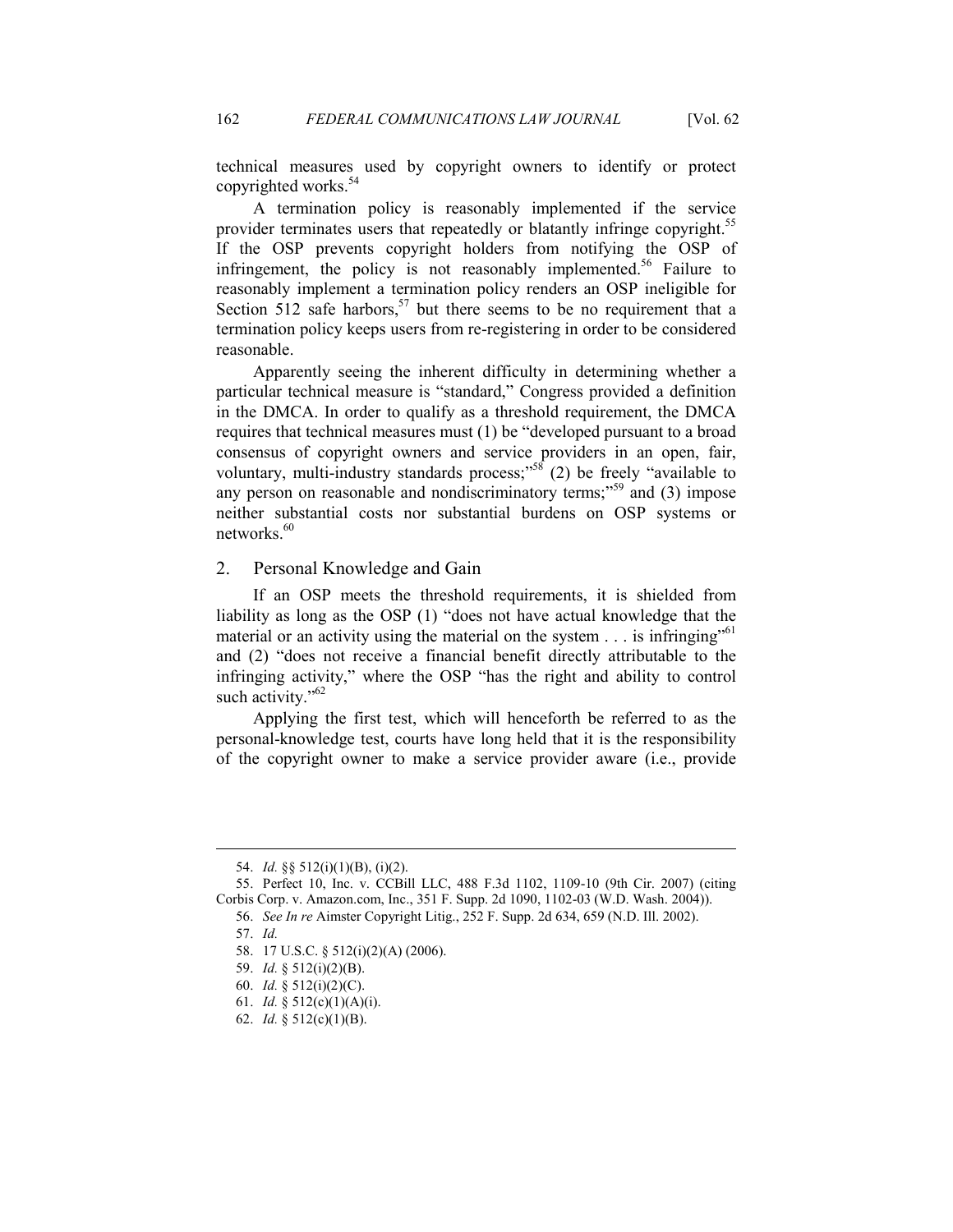actual knowledge) of any infringing content on its system. This typically has been accomplished by sending DMCA "take-down" notices.<sup>63</sup>

The take-down provision of Section 512 permits copyright owners to notify OSPs that an infringing work is available on the copyright owner's Web site.<sup>64</sup> Upon receipt of a compliant notice, the OSP must "respond expeditiously" and remove, or disable access to, the infringing material. $^{65}$ 

Personal knowledge can also arise from an OSP's "aware[ness] of facts or circumstances from which infringing activity is apparent"  $66$ —the so-called red-flag test. To date, no OSP has failed the stringent red-flag test, which requires a determination "whether the service provider deliberately proceeded in the face of blatant factors of which it was aware."<sup>67</sup> It is hard to imagine a situation where an OSP that complies with DMCA take-down notices would have sufficient apparent knowledge to have "turned a blind eye to 'red flags' of obvious infringement."<sup>68</sup>

The second hurdle—the personal-gain test—presents the most troubling aspect of Section 512. This provision closely mirrors the test for vicarious liability, permitting a court to impute liability on an OSP if it receives a financial benefit directly attributable to infringing activity that the OSP has the right and ability to control. This presents two troubling issues. First, since the language of the personal-gain test essentially requires that the OSP not vicariously infringe to qualify for the safe harbor, the DMCA provides safe harbor only for direct and contributory liability. Compounding the problem, the DMCA specifically requires an OSP to have the right and ability to control infringement through a user-

 <sup>63.</sup> *See, e.g*., ALS Scan, Inc. v. RemarQ Cmty.'s, Inc., 239 F.3d 619, 625 (4th Cir. 2001) (showing plaintiff's pre-trial letter substantially complied with DMCA notification requirements); *see also* Ellison v. Robertson, 357 F.3d 1072, 1075 (9th Cir. 2004) (describing a DMCA-compliant letter that was sent); *but cf.* Corbis Corp. v. Amazon.com, Inc., 351 F. Supp. 2d 1090, 1107-08 (W.D.Wash. 2004) (showing that lack of a DMCAcompliant notice, Amazon was not actually aware of infringement); IO Group, Inc. v. Veoh Networks, 586 F. Supp. 2d 1132 (N.D. Cal. 2008) (depicting plaintiff's failure to notify defendant of any claimed copyright infringement implies no actual knowledge of alleged infringing activity).

 <sup>64.</sup> This written notification must include (1) a physical or electronic signature of a person authorized to act on behalf of a copyright owner; (2) identification of the allegedly copyrighted work; (3) the location of the infringing material on the OSP's site; (4) the complaining party's contact information; (5) a statement that the complaining party is acting in good faith in requesting take down on infringement grounds; and (6) a statement, under penalty of perjury, that the complaining party is authorized to act on behalf of the copyright owner. 17 U.S.C. § 512(c)(3) (2006).

 <sup>65.</sup> *Id.* § 512(c)(1)(C).

 <sup>66.</sup> *Id.* § 512(c)(1)(A)(ii).

 <sup>67.</sup> Corbis Corp. v. Amazon.com, Inc., 351 F. Supp. 2d 1090, 1108 (W.D.Wash. 2004) (quoting 3 MELVILLE V. NIMMER & DAVID NIMMER, NIMMER ON COPYRIGHT, § 12B.04[A][1], at 12B-49).

 <sup>68.</sup> *Id.* (quoting H.R. REP. NO. 105-551, pt. 2, at 42 (1997)).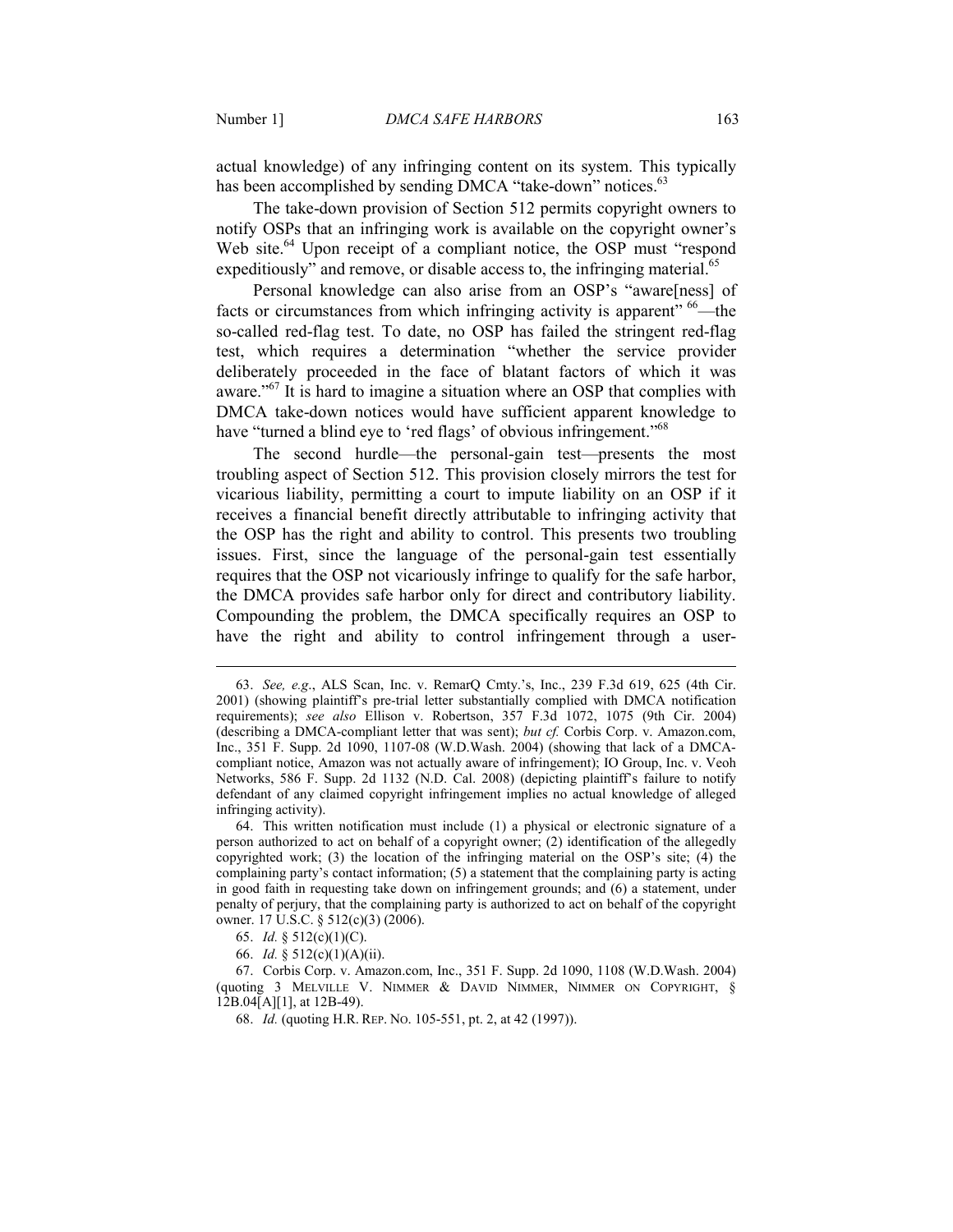termination policy.<sup>69</sup> Coupled with the obvious financial gain most OSPs enjoy through advertisements that may appear on pages containing infringing material, OSPs are faced with a predicament. Full compliance with the personal gains provision—strictly construed—would necessarily require an OSP to police all user activity and determine, on its own, which user-generated content infringed another's copyright.<sup>70</sup> In the second appeal decision, the *Napster* court held that a user-termination policy, which requires ambitious searching for copyrighted material, is a requirement to qualify for DMCA safe harbors.<sup>71</sup> But, in that case, the search requirement "applie[d] only to copyrighted works which plaintiffs have properly noticed."<sup>72</sup> No court has yet rested on the strict reading that an OSP fails the personal gains test if *any* infringing material, whether or not it has been notified that content is copyrighted. To rely on that reading would render the DMCA safe harbors ineffective for any Web site that brought in advertising revenue.

## *D. The DMCA's Ineffectiveness for P2P Services*

*Grokster* dealt specifically with the definition of contributory liability and did not address the protections of the DMCA.<sup>73</sup> Facing liability for the infringement by users of its services, however, Napster and Aimster each asserted eligibility for safe-harbor protection under the DMCA.<sup>74</sup> The safe harbors would shield the service providers from liability despite a finding of contributory or vicarious infringement.<sup>75</sup> For various reasons, these claims were dismissed with little analysis.

## 1. Falling Short of the Threshold: *Aimster*

The Seventh Circuit refused to extend protection to Aimster under the DMCA.<sup>76</sup> While Aimster fit the definition of an OSP, it failed to meet the threshold requirements to qualify for safe-harbor protection.<sup>77</sup> The court held that by encouraging infringement, Aimster failed to implement a policy to terminate repeat infringers—instead inviting infringement through

 <sup>69.</sup> *See* 17 U.S.C. § 512(i)(1)(A) (1999).

 <sup>70.</sup> *See, e.g.*, A&M Records, Inc. v. Napster, Inc., 284 F.3d 1091, 1098 (9th Cir. 2002) (holding "[t]o avoid liability for vicarious infringement, Napster must exercise this reserved right [to terminate users' access to the system] to police the system to its fullest extent.").

 <sup>71.</sup> *Id.*

 <sup>72.</sup> *Id*.

 <sup>73.</sup> *See* Metro-Goldwyn-Mayer Studios Inc. v. Grokster, Ltd., 545 U.S. 913 (2005).

 <sup>74.</sup> *See* A&M Records, Inc. v. Napster, Inc., 239 F.3d 1004, 1025; *In re* Aimster Copyright Litig., 334 F.3d 643, 655 (7th Cir. 2003).

 <sup>75.</sup> *See* A&M Records, Inc. v. Napster, Inc., 239 F.3d 1004, 1025; *In re* Aimster Copyright Litig., 334 F.3d 643, 655 (7th Cir. 2003).

 <sup>76.</sup> *In re* Aimster Copyright Litig., 334 F.3d 643, 655 (7th Cir. 2003).

 <sup>77.</sup> *Id.*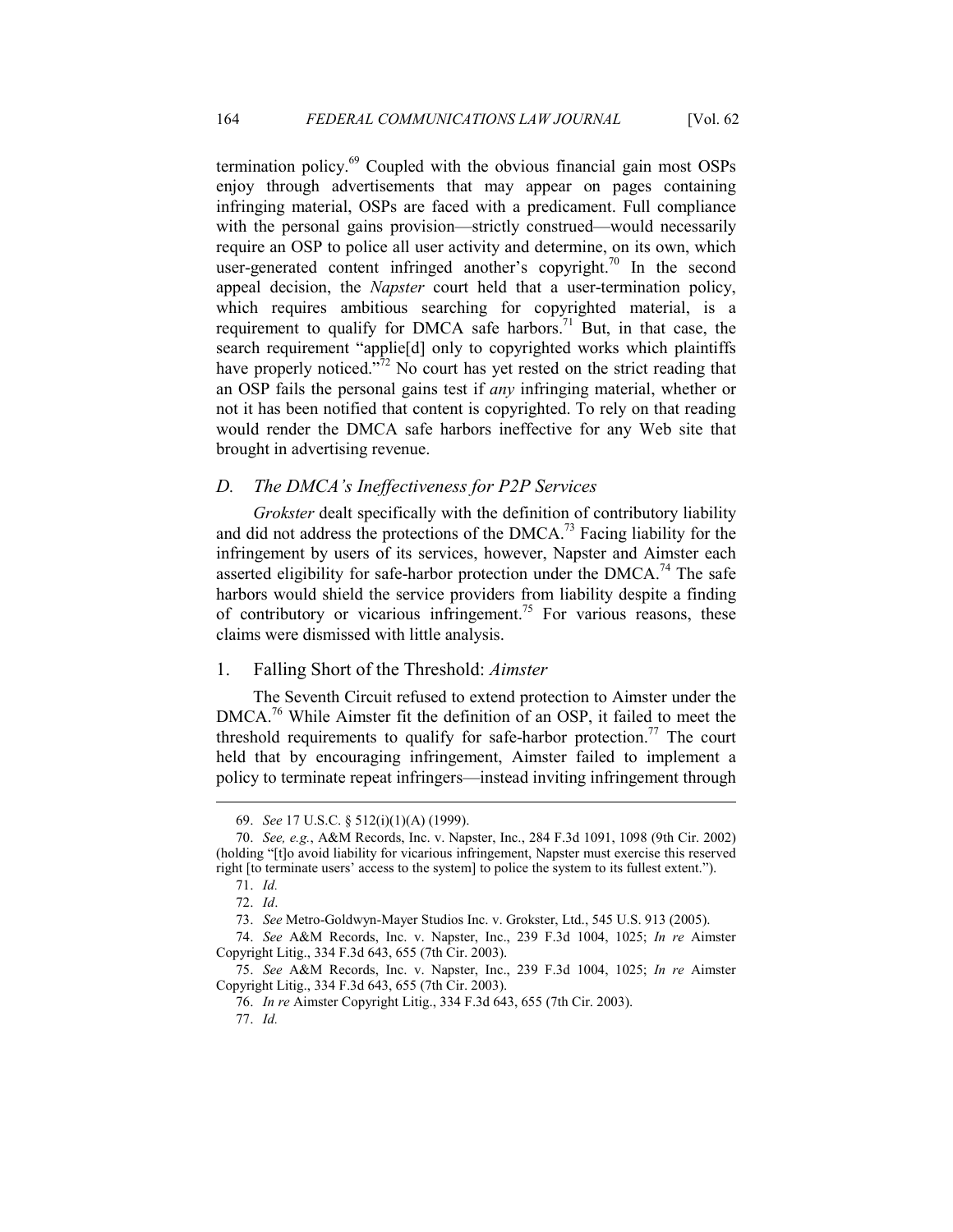the service.<sup>78</sup> Since it did not have a reasonably implemented termination policy, Aimster failed to fulfill the threshold requirements and was, thus, not entitled to safe harbor from its contributory infringement.<sup>79</sup> The court never reached the tests outlined in Section 512(c) because Aimster failed to meet the basic threshold requirements for safe harbor.

## 2. The Extended Knowledge Requirement: *Napster*

The appellate court upheld the injunction on Napster due to the likelihood of success on contributory and vicarious liability grounds despite the prospect of DMCA safe-harbor protection. The court held that the DMCA, on its face, did not prohibit a finding of secondary infringement on the part of Napster.<sup>80</sup>

The content owners challenged the requirement that they provide file names to Napster of infringing content before Napster had a duty to search.<sup>81</sup> The court, however, found it appropriate that content owners provide notice of infringement before the service provider inherited a duty to police its network for that content.<sup>82</sup> In doing so, the court seemingly extended a notice and knowledge requirement to vicarious liability.<sup>83</sup>

## *E.* IO Group v. Veoh*—Changing Realities*

The P2P cases largely deal with the *Sony* doctrine of substantial noninfringing uses. They touch very little on the safe harbors provided by Section  $512(c)$ .<sup>84</sup> Where the defendants asserted Section 512 defenses, the courts quickly dismissed them with little analysis. In more recent cases, involving nonP2P dual-use services, the safe-harbor analysis has in fact shielded OSPs from secondary liability. The most recent and analogous case to *Viacom v. YouTube* is *IO Group v. Veoh Networks, Inc.*<sup>85</sup>

In the *Veoh* case, a copyright owner brought suit against the videoupload site Veoh.com for contributory and vicarious liability arising from uploaded videos.<sup>86</sup> Veoh asserted that its activities were protected under the safe-harbor provisions of Section 512.<sup>87</sup> Like the plaintiffs in *YouTube*, IO Group sought a decision that Veoh

 <sup>78.</sup> *Id.*

 <sup>79.</sup> *Id.* 

 <sup>80.</sup> A&M Records, Inc. v. Napster, Inc., 239 F.3d 1004,1025 (9th Cir. 2001).

 <sup>81.</sup> A&M Records, Inc. v. Napster, Inc., 284 F.3d 1091, 1096 (9th Cir. 2002).

 <sup>82.</sup> *Id.*

 <sup>83.</sup> *Id.*

 <sup>84.</sup> *Id.*

 <sup>85. 586</sup> F. Supp. 2d 1132 (N.D. Cal. 2008).

 <sup>86.</sup> *Id.* at 1135-36.

 <sup>87.</sup> *Id.* at 1135.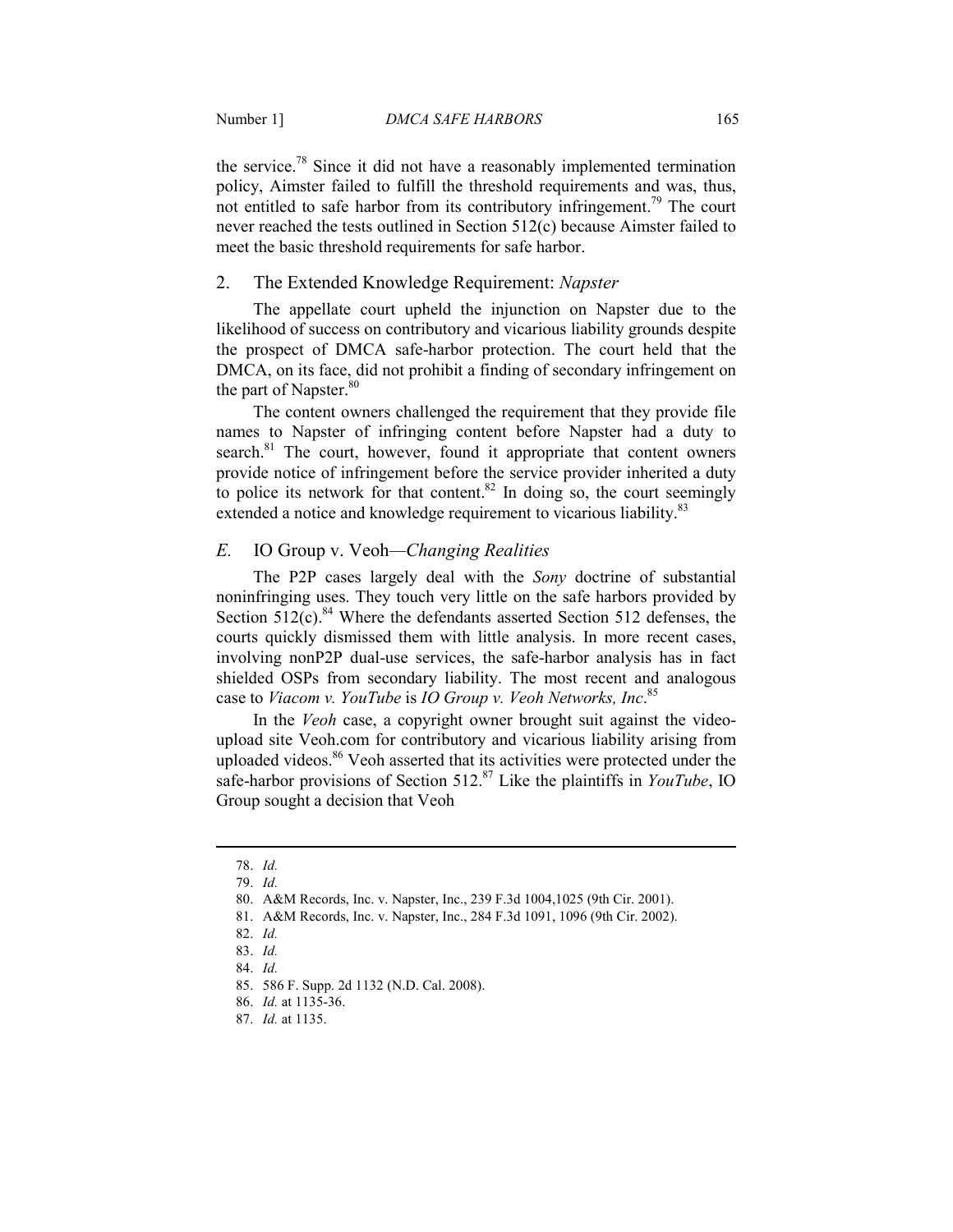[did] not qualify for safe harbor under Section  $512(c)$  because (a) the materials in question were not stored on Veoh's system at the direction of a user; (b) Veoh was aware of apparent infringing activity; and (c) Veoh ha[d] the right and ability to control the infringing activity and obtain[ed] a direct financial benefit from such activities.<sup>8</sup>

#### 1. Files Stored at the Direction of a Third Party

Veoh utilized a process that converted video files uploaded by third parties into a commonly used Flash format to ensure accessibility to content provided on its site.<sup>89</sup> IO Group claimed that this format shifting meant that the storage was no longer "at the direction of a user," but rather was storage of Veoh's own decision.<sup>90</sup> The court looked to the intent of the uploading party and found that the user initiated the automated process of conversion.<sup>91</sup> Under *Veoh*, an OSP may utilize an automated process to facilitate a third party's request to upload content without losing safeharbor protections.<sup>92</sup>

## 2. Actual or Apparent Knowledge of Infringing Activity (Contributory)

The court easily answered in the negative whether Veoh had actual knowledge of infringement, since IO Group never provided notice that its copyrighted works were accessible on the site.<sup>93</sup> The court's refusal to address the concerns from the P2P line of cases indicates that, for sites with demonstrable noninfringing uses, the court will impute actual knowledge only upon receipt of compliant take-down notices.<sup>94</sup>

The court further found that no red flags illustrated an apparent knowledge of infringing activity; specifically, the court rejected the notion that copyright registration alone provides constructive knowledge to an OSP as to ownership of a given clip.<sup>95</sup> The professional nature of the infringing clips also failed to raise a red flag of obvious infringement. First, the court noted that "with the video equipment available to the general

<u>.</u>

 94. *See id.* at 1146, 1148. This assumption follows the findings in other non-P2P cases requiring a failure to act upon receipt of actual notification from copyright owners to impute actual knowledge of infringement. *See, e.g*., ALS Scan, Inc. v. RemarQ Cmty.'s, Inc., 239 F.3d 619, 625 (4th Cir. 2001); *see also* Ellison v. Robertson, 357 F.3d 1072, 1075 (9th Cir. 2004); *but cf.* Corbis Corp. v. Amazon.com, Inc., 351 F. Supp. 2d 1090, 1107-08 (W.D.Wash. 2004); IO Group, Inc. v. Veoh Networks, 586 F. Supp. 2d 1132 (N.D. Cal. 2008).

 <sup>88.</sup> *Id.* at 1146.

 <sup>89.</sup> *Id.* at 1139.

 <sup>90.</sup> *Id.* at 1146.

 <sup>91.</sup> *Id.* at 1147-48.

 <sup>92.</sup> *See*, *e.g*., *id.*

 <sup>93.</sup> *Id.* at 1148.

 <sup>95.</sup> IO Group v. Veoh Networks, Inc*.*, 586 F. Supp. 2d, 1148-49 (N.D. Cal. 2008).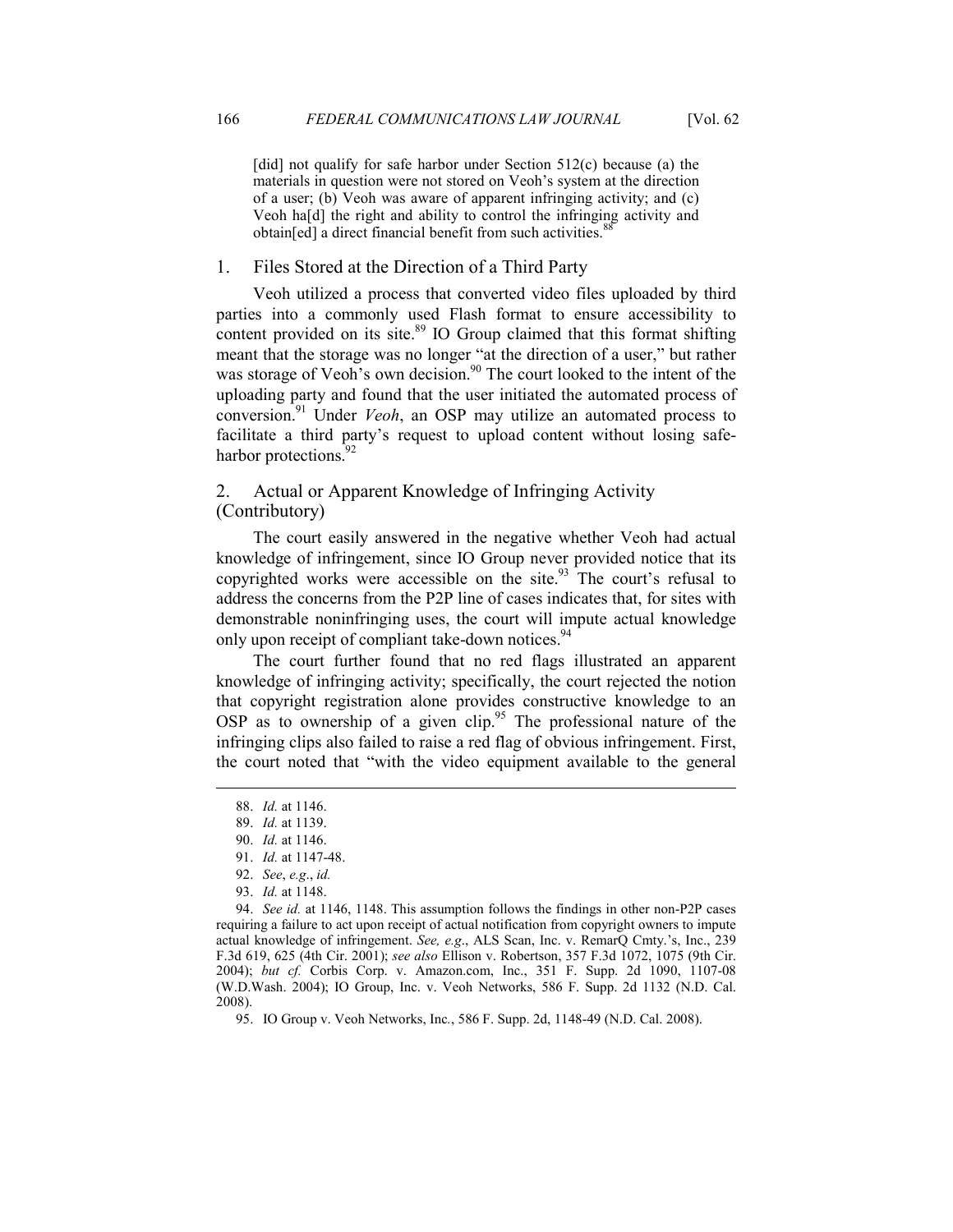public today, there may be little, if any, distinction between 'professional' and amateur productions."<sup>96</sup> Second, since the plaintiff never informed Veoh of the infringement, there is no evidence to show that Veoh was even aware of the clips, much less the professional production quality.  $97$ 

Interestingly, the court also seems to indicate that other legal obligations that might draw attention to a particular video clip do not create apparent knowledge of infringement. For example, the federal requirement that pornographic videos carry labels certifying that all actors are over eighteen years of age did not raise a red flag.<sup>98</sup> The court reached this conclusion even though Veoh was aware of the legal obligation.<sup>99</sup>

On a broader basis, the *Veoh* decision indicates that expeditiously removing or disabling access to material found to be infringing, as required under Section 512, mitigates any actual or apparent knowledge of infringement.<sup>100</sup> The court seemed to look favorably upon Veoh's readily accessible link for copyright owners to flag protected material.<sup>101</sup>

## 3. Right and Ability to Control Infringement (Vicarious)

In its analysis of Veoh's potential vicarious liability, the court directly addressed the concern that a strict reading of vicarious liability will always implicate an OSP that meets the threshold requirements.<sup>102</sup> The court clarified that "right and ability to control the infringing activity" as it is used in the DMCA "cannot simply mean the ability of a service provider to block or remove access to materials posted on its website or stored on its system."<sup>103</sup> Vicarious liability requires "something more" than the ability to terminate users and remove infringing content.<sup>104</sup>

Indeed, under the *Veoh* interpretation, vicarious liability requires the "right and ability to control" the "*infringing activity*," not the right and ability to control the "system."<sup>105</sup> The court contrasts Veoh's right and ability to control its system, but not the infringing activity, with Napster's right and ability to control infringing activity.<sup>106</sup> The conclusions drawn by the court do not seem to have much support, however. The *Veoh* court

 <sup>96.</sup> *Id.* at 1149.

 <sup>97.</sup> *See id.*

 <sup>98.</sup> *Id.*

 <sup>99.</sup> *Id.*

 <sup>100.</sup> *Id.*; *see also* 17 U.S.C. § 512(c)(1)(A)(iii), (c)(1)(C).

 <sup>101.</sup> *See* IO Group v. Veoh Networks, Inc, 586 F. Supp. 2d 1132, 1150 (N.D. Cal. 2008).

 <sup>102.</sup> *See* discussion *supra* Part II.C.2.

 <sup>103.</sup> *Veoh*, 586 F. Supp. 2d at 1151 (emphasis and citations omitted).

 <sup>104.</sup> *Id.* (citing Perfect 10, Inc. v. Cybernet Ventures, Inc., 213 F. Supp. 2d 1146, 1181- 82 (C.D. Cal. 2002)).

 <sup>105.</sup> *Id.* (emphasis in original).

 <sup>106.</sup> *Id.* at 1153.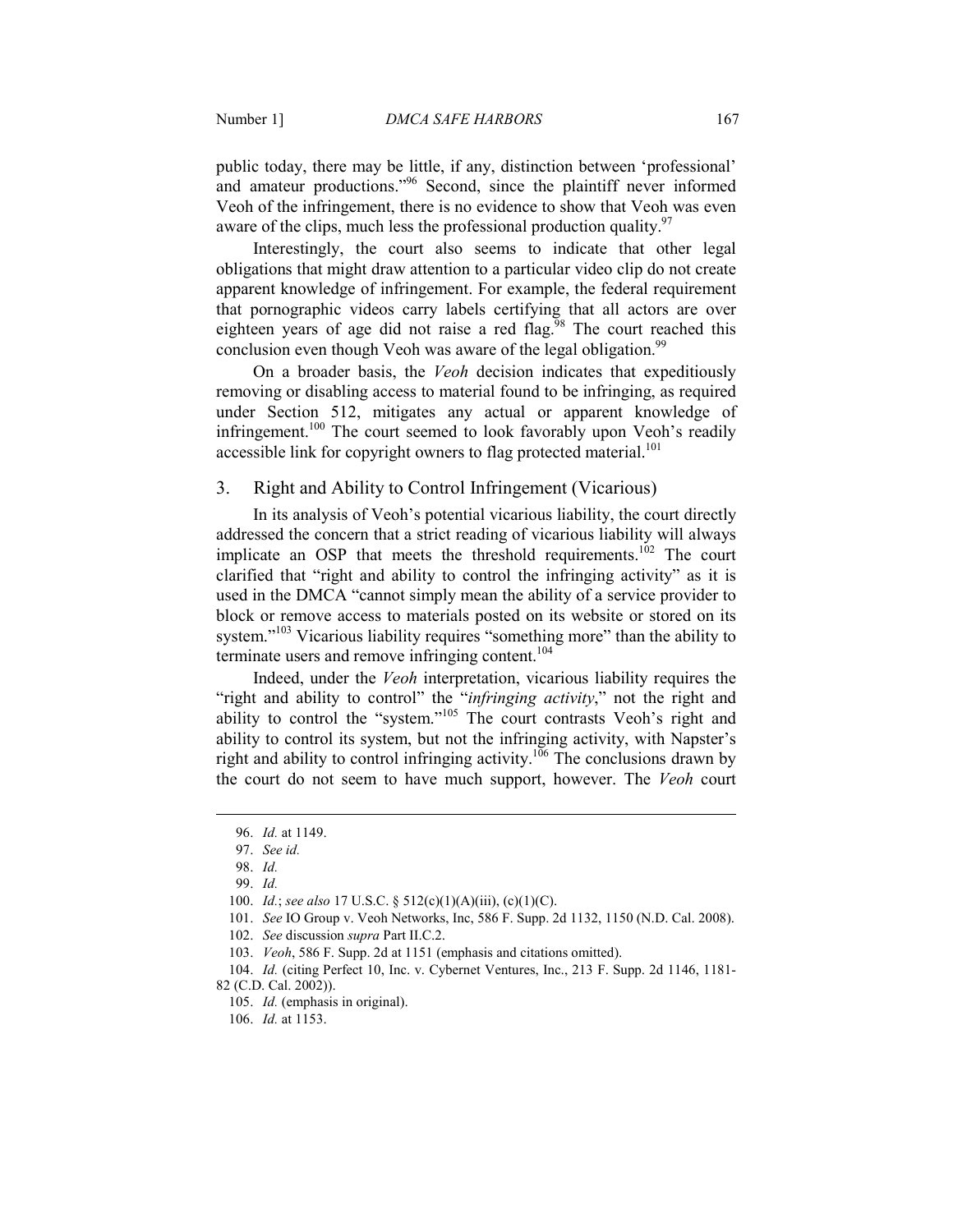claims that "there is no evidence that Veoh can control what content users choose to upload before it is uploaded."<sup>107</sup> However, the Napster service simply indexed the files users chose to share, exerting no more control than Veoh over the content users selected.

The court instead seems to draw on *Sony*-like arguments. It asserts that "[u]nlike Napster, there is no suggestion that Veoh aims to encourage copyright infringement on its system,"<sup>108</sup> and that "unlike Napster (whose index was comprised entirely of pirated material), Veoh's ability to control its index does not equate to an ability to identify and terminate *infringing* videos."<sup>109</sup>

The least-suspect justification for the finding of a lack of control over infringement is that Veoh actively policed its system "to the fullest extent permitted by its architecture."<sup>110</sup> While the plaintiff argued that the postpublication spot checks, past removal of copyrighted content, and termination of offenders' accounts proved a right and ability to control infringement, these measures in fact show that Veoh did not turn a blind eye to blatant infringement.<sup>111</sup> The court also dismissed, on policy grounds, the plaintiff's contention that if Veoh cannot prevent all instances of infringement on its site, then it must hire more employees or decrease its operations to a manageable level.<sup>112</sup> Enforcing such a contention would contradict an express purpose of the DMCA to "facilitate the growth of electronic commerce, not squelch it."<sup>113</sup>

*Veoh* departed from prior cases by tolerating a more active role for an OSP under the Section 512 safe-harbor provisions. The court appeared to take a subjective approach to evaluating a safe-harbor defense. It should be noted that IO Group, an adult-film production company, probably garnered little sympathy from the court.

Still, this opinion mixes vicarious and contributory liability into an overlapping combination of liability. The court imputed vicarious liability only when it failed to implement a policy for learning about and dealing with actual infringement. This seems to read some degree of a knowledge requirement into the "right and ability to control" clause of the DMCA. It frames the issue of vicarious liability as whether the OSP takes appropriate steps to deal with copyright infringement that does take place.<sup>114</sup>

 <sup>107.</sup> *Id.*

 <sup>108.</sup> *Id.*

 <sup>109.</sup> IO Group v. Veoh Networks, Inc, 586 F. Supp. 2d 1132 (N.D. Cal. 2008) (emphasis in original).

 <sup>110.</sup> *Id.*

 <sup>111.</sup> *Id.* at 1150-51, 1153-54.

 <sup>112.</sup> *Id.* at 1154.

 <sup>113.</sup> *Id.* (citing S. REP. NO. 105-190 at 1-2).

 <sup>114.</sup> *Veoh*, 586 F. Supp. 2d 1132, 1155 (N.D. Cal. 2008).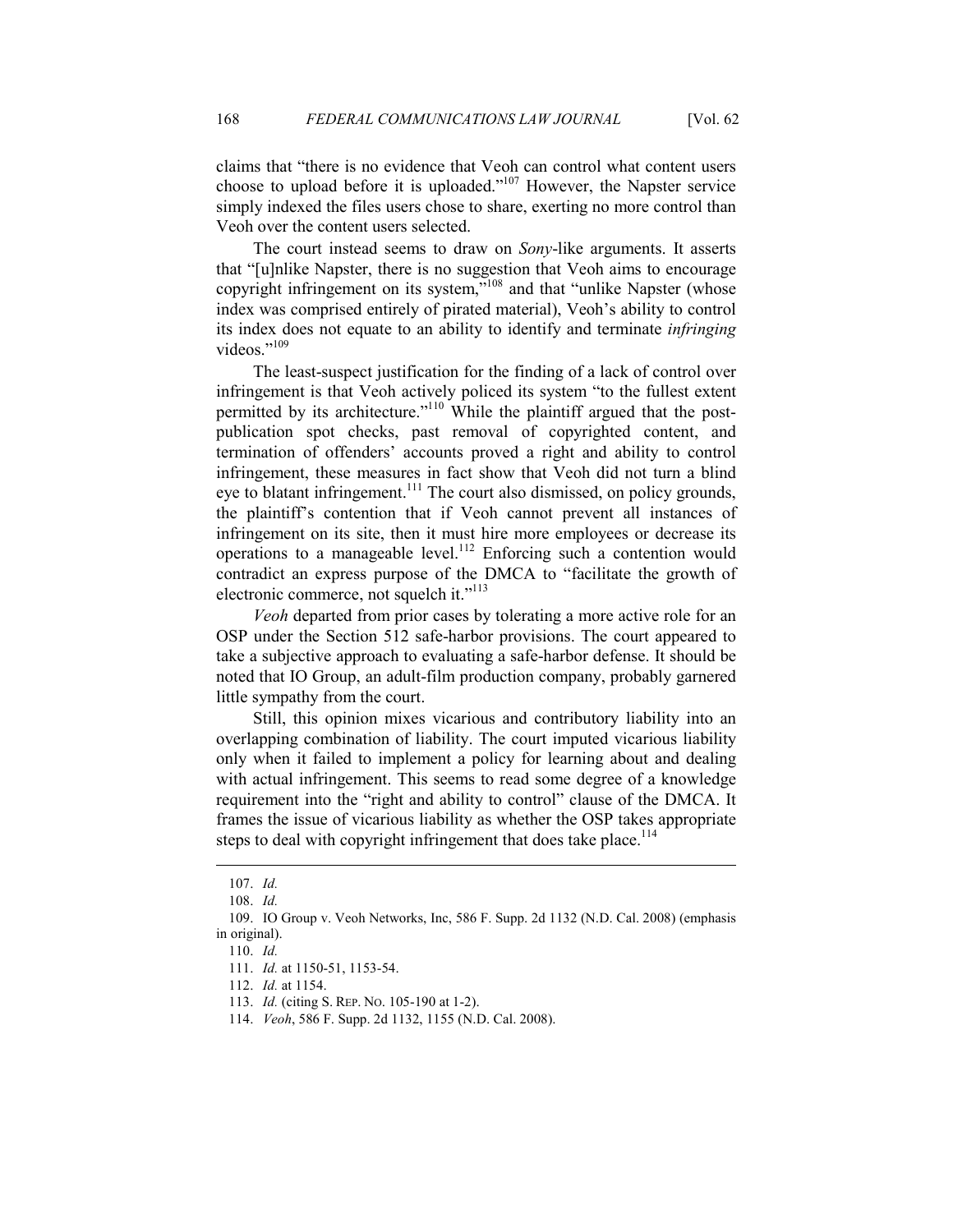## *F.* Viacom v. YouTube*—Testing the Limits of Section 512(c) and Veoh*

The illustrative case, *Viacom v. YouTube*, shares much in common with the recent *Veoh* decision.<sup>115</sup> YouTube and Veoh each provide an online video repository with a mix of major content providers and third parties supplying clips.<sup>116</sup> Both services utilize a similar automatic system for converting files uploaded by third parties.<sup>117</sup> However, the *YouTube* litigation departs substantially from the fact pattern presented in *Veoh*. Most notably, Viacom maintains that hundreds of thousands of its copyrighted clips are available on YouTube.<sup>118</sup> In comparison, IO Group alleged that clips from ten of its copyrighted films had been uploaded to Veoh.com.<sup>119</sup> Further, *Veoh* dealt with clips that were posted on Veoh.com for the first time;<sup>120</sup> whereas, a major component of the *YouTube* litigation centers on the posting of duplicate videos following a successful take-down procedure.<sup>121</sup>

## 1. Files Stored at the Direction of a Third Party

Following existing precedent, there is not much question that YouTube qualifies as a service provider storing content at the direction of a third party. The process YouTube employs bears substantial similarity to the process employed by Veoh.<sup>122</sup> If the New York District Court follows the Ninth Circuit's lead, there will be no question YouTube qualifies as an OSP for purposes of third-party content storage, even though the company converts uploaded videos to a uniform format.

 <sup>115.</sup> *See e.g., Veoh*, 586 F. Supp. 2d 1132 (N.D. Cal. 2008).

 <sup>116.</sup> *Id.* at 1136 ("In addition to user-submitted content, users may also access videos from Veoh's content partners"); First Amended Complaint for Declaratory and Injunctive Relief and Damages and Demand for Jury Trial, *supra* note 1, para. 9 ("[YouTube] has . . . entered into expensive licenses with certain providers of copyrighted content.").

 <sup>117.</sup> *Veoh*, 586 F. Supp. 2d at 1139; First Amended Complaint for Declaratory and Injunctive Relief and Damages and Demand for Jury Trial, *supra* note 1, at para. 4.

 <sup>118.</sup> First Amended Complaint for Declaratory and Injunctive Relief and Damages and Demand for Jury Trial, *supra* note 1, at para. 3 ("[A]s of March 13, 2007, Plaintiffs had identified more than 150,000 unauthorized clips of their copyrighted programming on YouTube").

 <sup>119.</sup> *Veoh*, 586 F. Supp. 2d at 1136.

 <sup>120.</sup> *Id.* at 1136-37.

 <sup>121.</sup> *See* First Amended Complaint for Declaratory and Injunctive Relief and Damages and Demand for Jury Trial, *supra* note 1, at para. 6.

 <sup>122.</sup> *Veoh*, 586 F. Supp. 2d at 1139; First Amended Complaint for Declaratory and Injunctive Relief and Damages and Demand for Jury Trial, *supra* note 1, para. 4.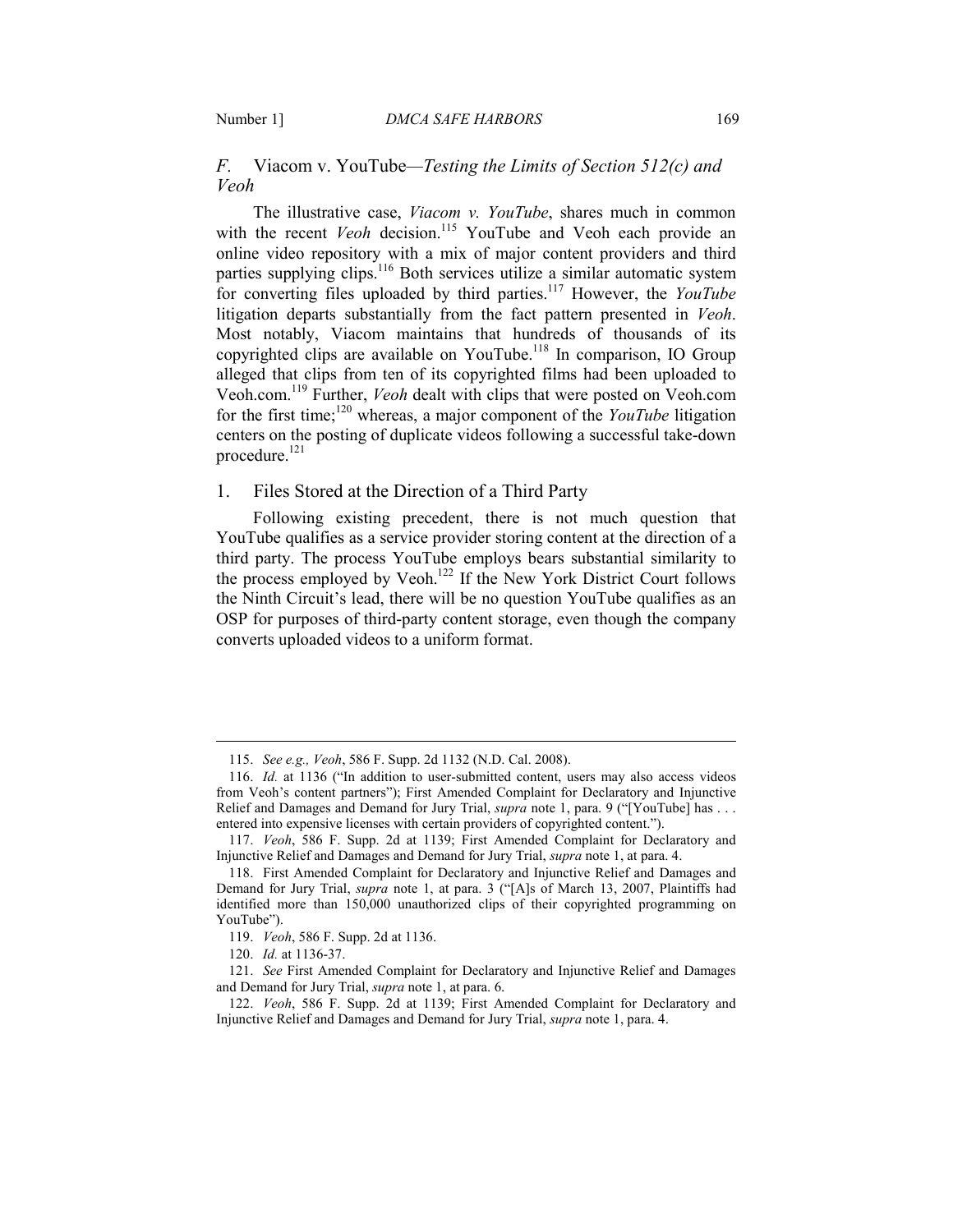## 2. Actual or Apparent Knowledge of Infringing Activity (Contributory)

Viacom likely will fail to prove contributory infringement on the part of YouTube in this case. Although the *Veoh* case involved a plaintiff who had never notified the defendant of any infringement, the relevant holdings still apply to cases where the plaintiff has previously notified the defendant of infringement. The *Corbis* case, relied on heavily by *Veoh*, clarifies that notices are not evidence of knowledge if the OSP acts expeditiously to rectify the infringement upon receipt of that notice.<sup>123</sup> There is no evidence that YouTube has failed to respond when put on notice of infringement on its Web site.

Whether the generous disposition found in *Veoh* for apparent knowledge will extend to YouTube remains to be seen. YouTube's alleged propensity for rampant infringement has garnered at least some news coverage.<sup>124</sup> Viacom further contends that "description terms and search tags" using Viacom's trademarks litter the site with red flags.<sup>125</sup> These accusations do not seem to have any specific support behind them. However, it is unclear whether applying the quasi-*Sony* analysis that the *Veoh* court appeared to embrace would help YouTube. While YouTube garners enough legitimate, noninfringing uses, it is likely that the court will shy away from imputing apparent knowledge of infringement without additional proof.

## 3. Right and Ability to Control Infringement (Vicarious)

In light of the incredibly subjective methodology employed by the *Veoh* court, YouTube's potential liability for vicarious infringement is uncertain. The *Veoh* court considered a variety of factors in finding in favor of the defendant video-upload site. First, it looked to whether the OSP could do more than simply remove infringing materials and terminate infringing users in its right and ability to control infringement.<sup>126</sup> Next, it looked to the dubious factor of whether any control the OSP could exert extended beyond the *system* to the actual *infringing activity*. <sup>127</sup> Finally, it looked to whether the OSP put forth its best effort to curb infringement.<sup>128</sup>

 <sup>123.</sup> Corbis Corp. v. Amazon.com, Inc., 351 F. Supp. 2d 1090, 1108 (W.D. Wash. 2004).

 <sup>124.</sup> *See, e.g.*, Ben Charny, *YouTube Shared User Data with Studio Lawyers*, MARKETWATCH, Oct. 20, 2006, http://www.marketwatch.com/story/youtube-turned-overuser-data-to-media-firm-lawyers (last visited Dec. 10, 2009) ("It's no secret that millions of Internet users every day watch copyright-infringing video on YouTube.").

 <sup>125.</sup> First Amended Complaint for Declaratory and Injunctive Relief and Damages and Demand for Jury Trial, *supra* note 1, at para. 37.

 <sup>126.</sup> *Veoh*, 586 F. Supp. 2d at 1152.

 <sup>127.</sup> *Id.* at 1151.

 <sup>128.</sup> *See id.* at 1153-55.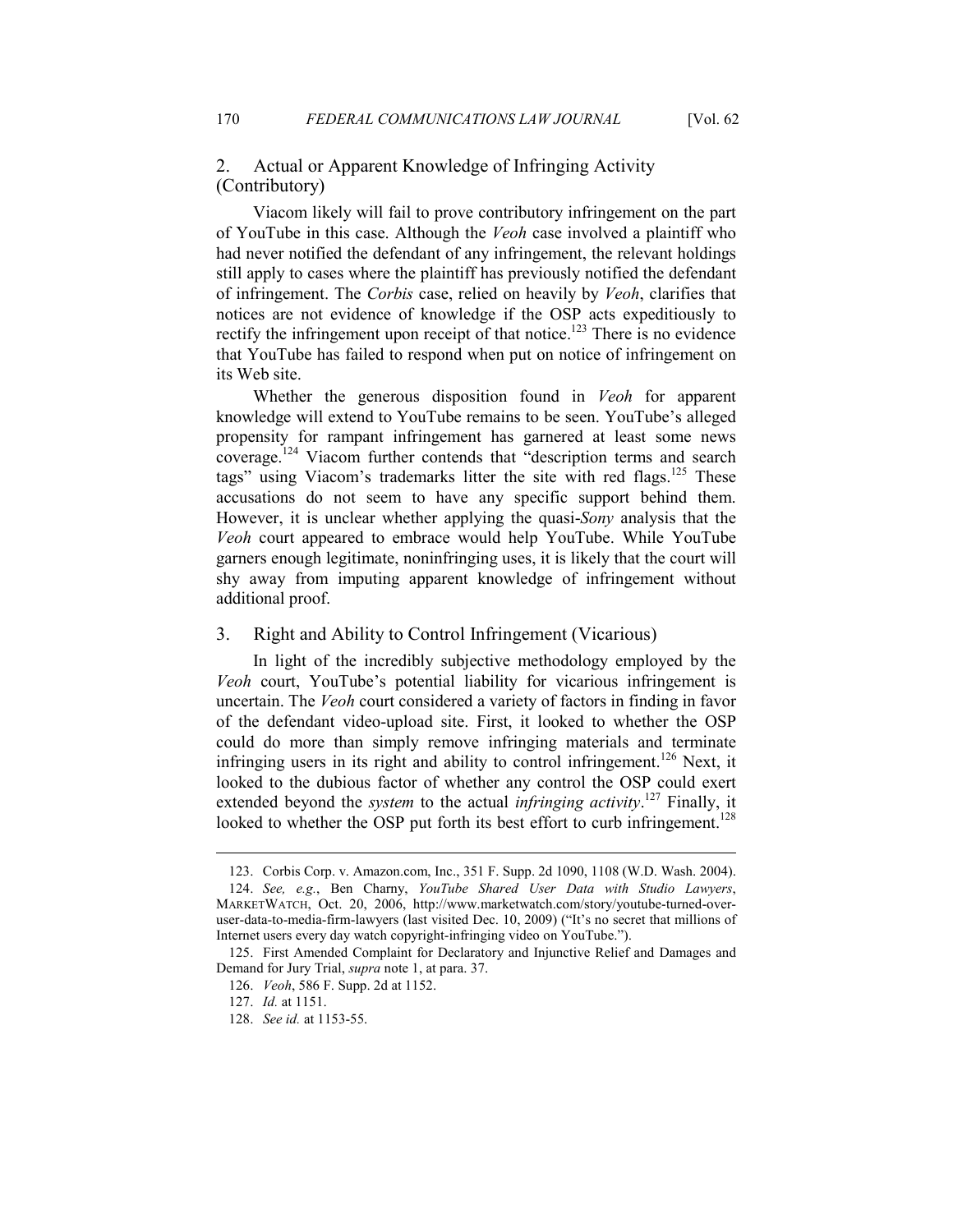These factors cannot lead to a predictable result in a complex situation like that found in *Viacom v. YouTube*.

Uncertainty will remain until a solution that allows an OSP to properly exercise its right and ability to control infringement is found. The solution must address the concerns of all interested parties, and all OSPs must be able to receive protection under Section 512 as a result of its implementation.

## III. LIMITING THE BURDEN AND ENHANCING COOPERATION— NOTIFICATION THROUGH TECHNOLOGICAL CONTROL **MEASURES**

The *YouTube* litigation represents the future of online copyright suits. The Internet community is pursuing increased use of Web 2.0 and usergenerated content without looking back. Even the CIA and other intelligence agencies, which traditionally provide information on only a "need-to-know basis," have joined in with the new wiki-powered Intellipedia.<sup>129</sup> This increasing proportion of third-party content requires a practical solution for new OSPs and content owners alike. The problems associated with the increase in third-party content can be addressed in three ways: (1) requiring stronger user policies, (2) leaving the system in place and taxing copyright infringement, or (3) implementing effective technological barriers.

The first proposal, requiring stronger user policies, assumes that the ability of a user to register anonymously prevents reasonable implementation of a repeat-infringer termination policy.<sup>130</sup> One proposed solution along these lines comes from a group of industry leaders, including Viacom and Veoh, that developed the "User Generated Content Principles."<sup>131</sup> It proposes blocking re-use of verified e-mail addresses.<sup>132</sup> Based on the ease with which an individual can register an anonymous email address, this seems like a weak proposition. In order for a policy like

 <sup>129.</sup> Massimo Calabresi, *Wikipedia for Spies: The CIA Discovers Web 2.0*, TIME, Apr. 8, 2009, *available at* http://www.time.com/time/nation/article/0,8599,1890084,00.html.

 <sup>130.</sup> *See Veoh*, 586 F. Supp. 2d 1132, 1143-44 (pointing, as an example, to the ease with which IO's vice president created a Veoh account using a fictitious name and e-mail address).

 <sup>131.</sup> User Generated Content Principles, http://www.ugcprinciples.com/ (last visited Dec. 10, 2009).

 <sup>132.</sup> *See id.*, where Principle 11 states

UGC Services should use reasonable efforts to track infringing uploads of copyrighted content by the same user and should use such information in the reasonable implementation of a repeat infringer termination policy. UGC Services should use reasonable efforts to prevent a terminated user from uploading audio and/or video content following termination, such as blocking re-use of verified email addresses.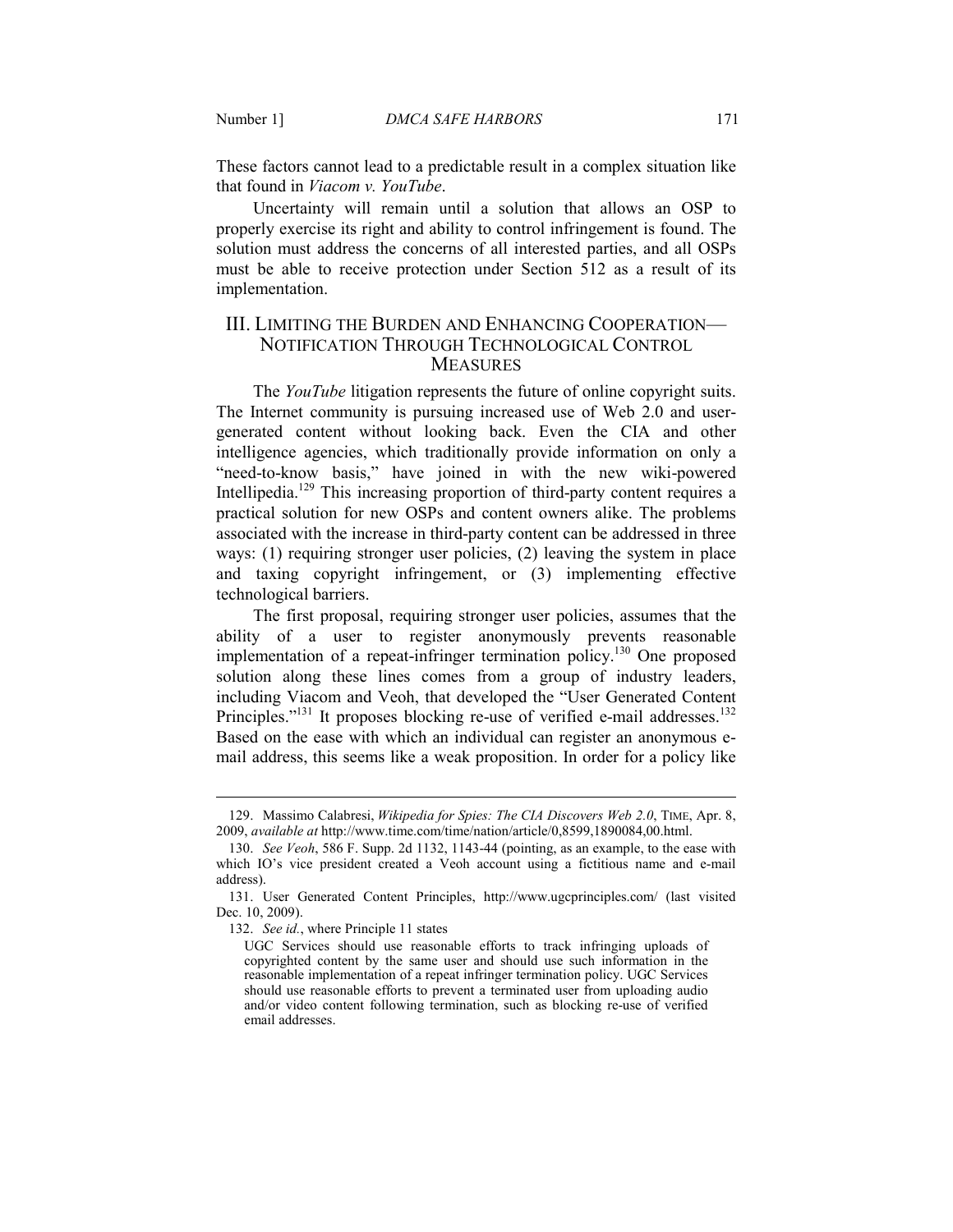this to work, a more identifiable means would be needed, such as verification of a credit card. Unfortunately, therein lies the problem. Many users either do not have a credit card or are wary of using that kind of sensitive information simply to register for a social site. This could limit the (purported) true intent behind a site like YouTube—to provide a location for self-publication.<sup>133</sup> Further, groups such as the Electronic Frontier Foundation (EFF) note that under existing DMCA procedures, fair-use videos are taken down with little or no "fair use" analysis.<sup>134</sup> This means that fair users could be blocked from re-registration if they chose not to fight a take-down notice. Focusing on complete termination of repeat infringers puts too many limits on both the illicit and noninfringing uses of an OSP's service.

The second proposition, leaving the system as is and implementing a tax—or compulsory license—scheme on infringing videos provides incentives for OSPs to encourage users to infringe copyright. Since any revenue will simply be split between the OSP and content owner, the OSP has no incentive to encourage legal use of its system.

The third proposition, implementing effective technological barriers to infringement, balances all the interests and works within the existing scheme of Section 512. Qualification for safe-harbor protection under Section 512 is already contingent upon accommodating standard technical control measures. Copyright owners would like uploads of copyrighted materials to be blocked before going live on the Web site. Innovators (OSPs) seek security and predictability when rolling out a service that could potentially be employed by third parties to infringe copyright. It is in the best interest of both parties to avoid costly litigation.

## *A. Who Bears the Burden of Policing Infringement?*

-

In the online service setting, it *must* be the copyright owner. Even if an OSP were capable of checking every single file uploaded, the OSP lacks the knowledge necessary to effectively identify infringing videos. The copyright owner controls three key pieces of information. First, of the infinite number of videos, to which does he own the copyright? Second, what rights does the copyright owner have in the expression, and who is authorized to upload the content to a Web site like YouTube? Finally, since the copyright owner knows the extent of the copyright, only the copyright

 <sup>133.</sup> YouTube's tagline is "Broadcast Yourself." YouTube: BroadCast Yourself, http://www.youtube.com (last visited Dec. 10, 2009).

 <sup>134.</sup> Opposition to Motion to Dismiss Second Amended Complaint at 16, Lenz v. Universal Music Corp., 572 F. Supp. 2d 1150 (N.D. Cal. 2008) ("[An OSP] can simply issue takedowns for any video carte blanche as long as it believes it has the right generally to do so, and think about fair use later, if the target of the notice sends a counternotice."). *See also* 17 U.S.C. § 512(g)(1).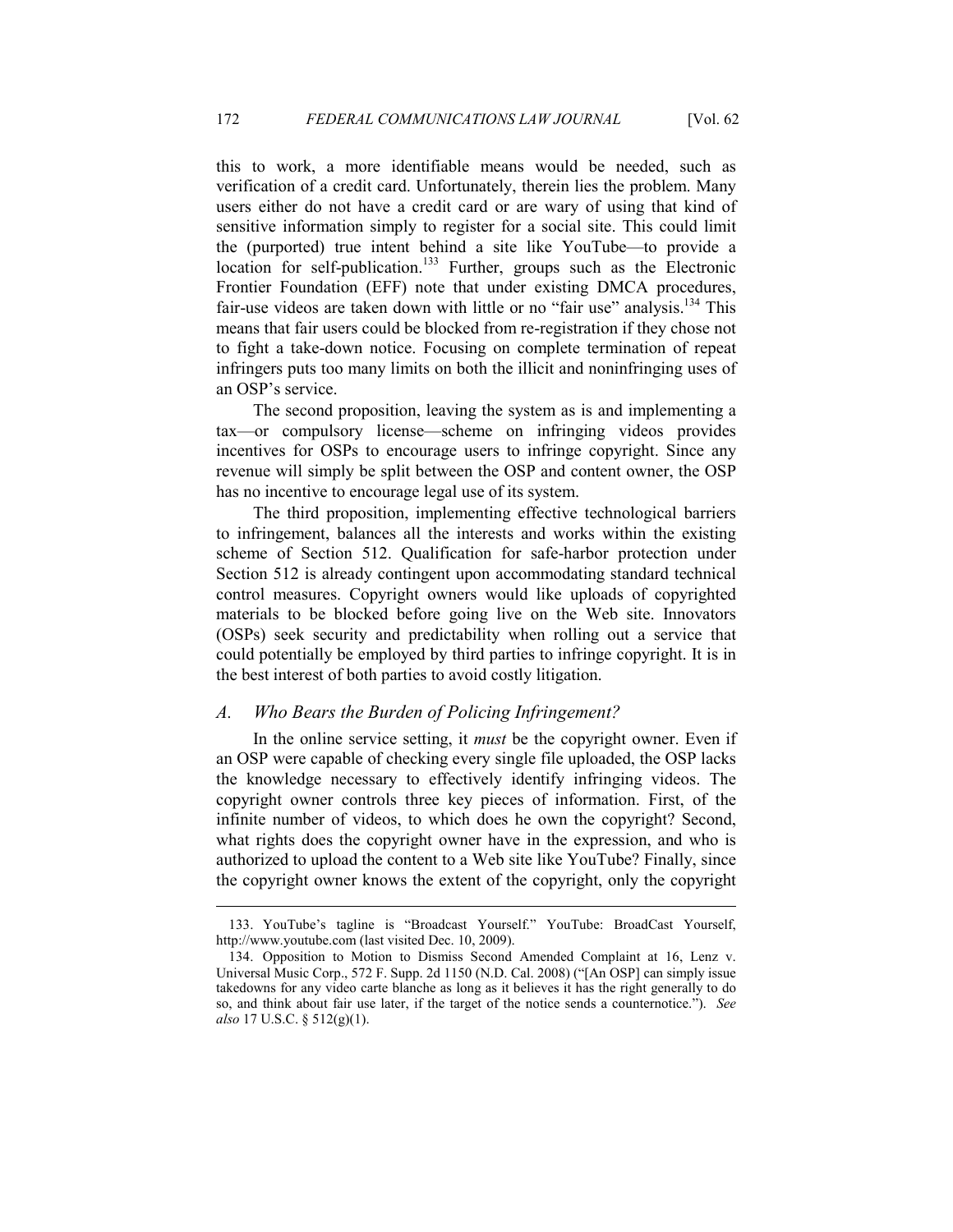owner can properly adduce whether a particular upload is an illegal infringement or a permissive fair use. Asking an OSP to become an expert in *all* copyrights (or in YouTube's case, all copyrighted videos) is simply impossible and impractical.

The DMCA notice requirements obligate the complainant to attest to each key piece of information that only the copyright owner can reasonably know.<sup>135</sup> Congress foresaw this issue and properly imposed the duty to discover and notify on the content owner.<sup>136</sup> It is important to keep in mind that the costs of identifying cases of infringement can themselves be overly burdensome on copyright owners.<sup>137</sup> These considerations provide the basis for the proposed solution.

#### *B. The Technical Requirements*

Viacom's major issue arises from the difficulty associated with staying current with repeated infringements of the same copyrighted work.<sup>138</sup> YouTube has long provided a tool that prevents any user from uploading the exact file that had previously been removed.<sup>139</sup> The tool works by comparing the "hash"—a digital fingerprint of an uploaded file against a list of other hashes that correspond to files that have been removed following a DMCA take-down notice.<sup>140</sup> Veoh employed an equivalent mechanism.<sup>141</sup>

#### 1. Hash Values—Digital Fingerprints

Every file has a "hash value" associated with it which acts as a digital fingerprint for the file.<sup>142</sup> If any other user uploads the same file that had

139. *See id.* at para. 41.

-

141. *Veoh*, 586 F. Supp. 2d at 1143.

 <sup>135.</sup> *See,* ALS Scan, Inc. v. RemarQ Cmty.'s, Inc., 239 F.3d 619, 625 (4th Cir. 2001); *see also* Ellison v. Robertson, 357 F.3d 1072, 1075 (9th Cir. 2004); *but cf.* Corbis Corp. v. Amazon.com, Inc., 351 F. Supp. 2d 1090, 1107-08 (W.D. Wash. 2004); IO Group, Inc. v. Veoh Networks, 586 F. Supp. 2d 1132 (N.D. Cal. 2008).

 <sup>136.</sup> *See* 17 U.S.C. §§ 512(c)(1)(C), (c)(3).

 <sup>137.</sup> For instance, Viacom has spent "tens of thousands of dollars a month" to hire a firm to search YouTube's Web site for infringing clips. Viacom Int'l, Inc. v. YouTube, Inc. (*YouTube Compel Case*), No. C-08-80211, 2009 WL 102808, at \*2 (N.D. Cal. Jan. 14, 2009).

 <sup>138.</sup> *See* First Amended Complaint for Declaratory and Injunctive Relief and Damages and Demand for Jury Trial, *supra* note 1, at paras. 6, 41.

 <sup>140.</sup> *See id.*; *see also* IO Group v. Veoh Networks, Inc, 586 F. Supp. 2d 1132, 1143 (N.D. Cal. 2008).

 <sup>142.</sup> *Id.*; *see also* United States v. Cartier, No. 2:06-cr-73, 2007 WL 319648, at \*1 (D.N.D. Jan. 30, 2007) ("A hash value is a unique multi-character number that is associated with a computer file. Some computer scientists compare a hash value to an electronic fingerprint in that each file has a unique hash value.").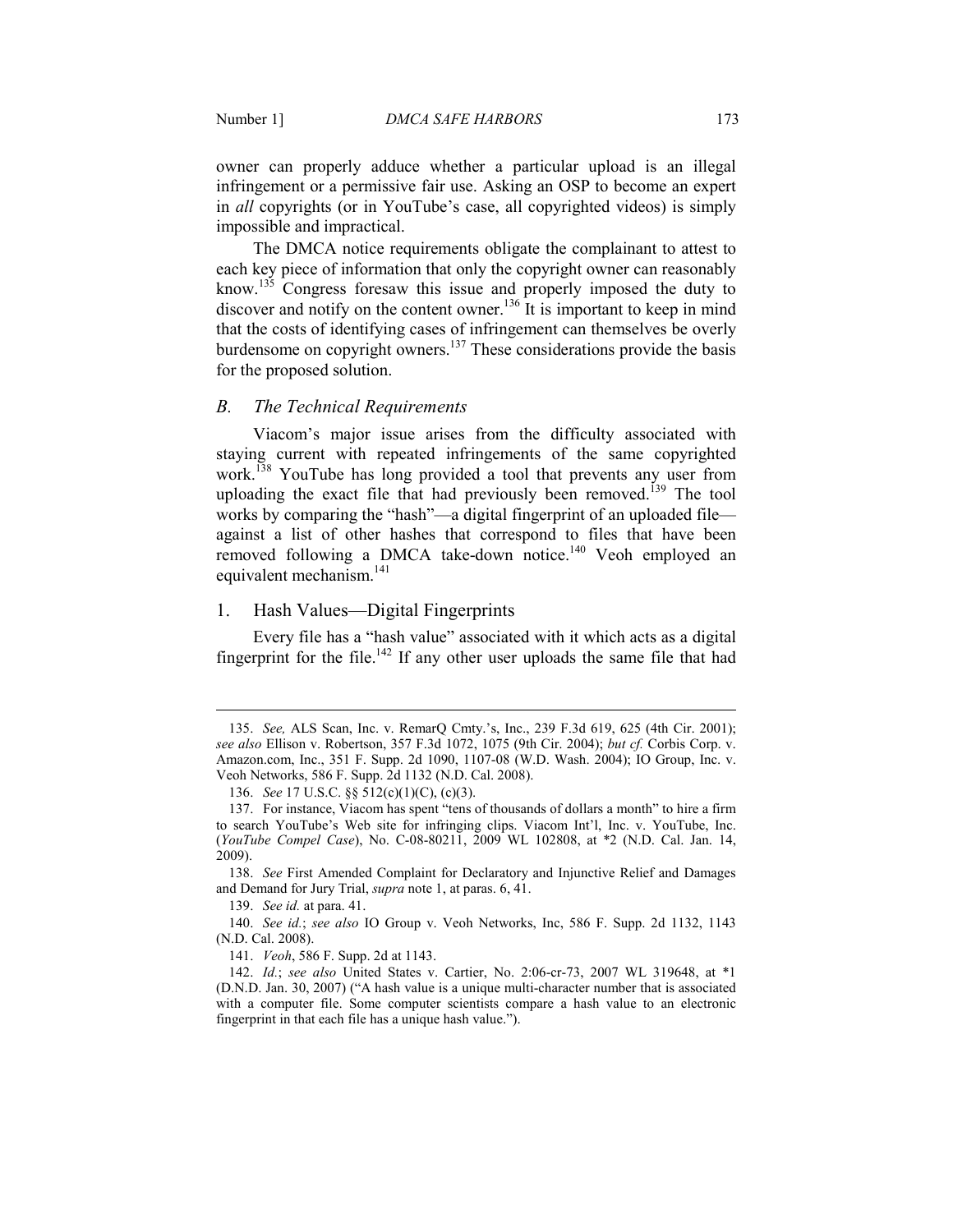previously been removed, it will match the hash value in the database and the system will not allow the user to upload that file.

The problem, as the Complaint points out in the *YouTube* case, is that the slightest change to a file will give it a new hash value and, therefore, the digital fingerprint will not match the previously removed file's hash value.<sup> $143$ </sup> This problem has been examined and settled in the post-liability hearing for a permanent injunction against Grokster.<sup>144</sup> The court there considered the possibility of creating an audio hash of a portion of a song, then matching it to see if it fit a portion of an uploaded song, thereby catching duplicate files with one second trimmed off the end.<sup>145</sup> This technique, however, would only work for the *exact same* version of the song—a hash created from a studio recording would not catch an uploaded live version of the same song.<sup>146</sup>

## 2. Video Hashes—Difficulty

Video creates a new set of issues that are difficult to address with simple hashing techniques. A video that has any slight modification will return a different hash value, just as a slight modification to an audio file results in a completely unique hash value. Even changing the size of a video can lead to a new hash value, making hash matching an unattractive method for matching repostings of removed videos.

Several companies are currently working on Digital Video Fingerprinting systems that analyze video and determine whether it is a duplicate of a video included in the OSPs database. $147$ 

Indeed, even YouTube recently rolled out a beta version of a video fingerprinting software.<sup>148</sup> The specifics are not available, but the software creates a digital fingerprint based on an infringing video and then checks against files as they are uploaded for matches.<sup>149</sup> YouTube's system allows a copyright owner to select what to do with matching files: block, promote, or create revenue (assuming a partnership agreement with YouTube).<sup>150</sup>

 <sup>143.</sup> *See* First Amended Complaint for Declaratory and Injunctive Relief and Damages and Demand for Jury Trial, *supra* note 1, at para. 41.

 <sup>144.</sup> *See* Metro-Goldwyn-Mayer Studios, Inc. v. Grokster, Ltd., 518 F. Supp. 2d 1197 (C.D. Cal. 2007).

 <sup>145.</sup> *Id.* at 1206.

 <sup>146.</sup> *Id.* at 1206 n.7.

 <sup>147.</sup> *Id.* at 1207.

 <sup>148.</sup> YouTube: YouTube Video Identification Beta, http://www.youtube.com/ t/video id about (last visited Nov. 3, 2009); Nate Anderson, *Filter This: new YouTube filter greeted by concerns over fair use*, Ars Technica (Oct. 16, 2007) http://arstechnica.com/old/content/2007/10/youtube-launches-beta-video-filter-digitalrights-groups-shed-tear.ars (last visited Dec. 10, 2009).

 <sup>149.</sup> Anderson, *supra* note 148.

 <sup>150.</sup> YouTube: YouTube Video Identification Beta, *supra* note 148.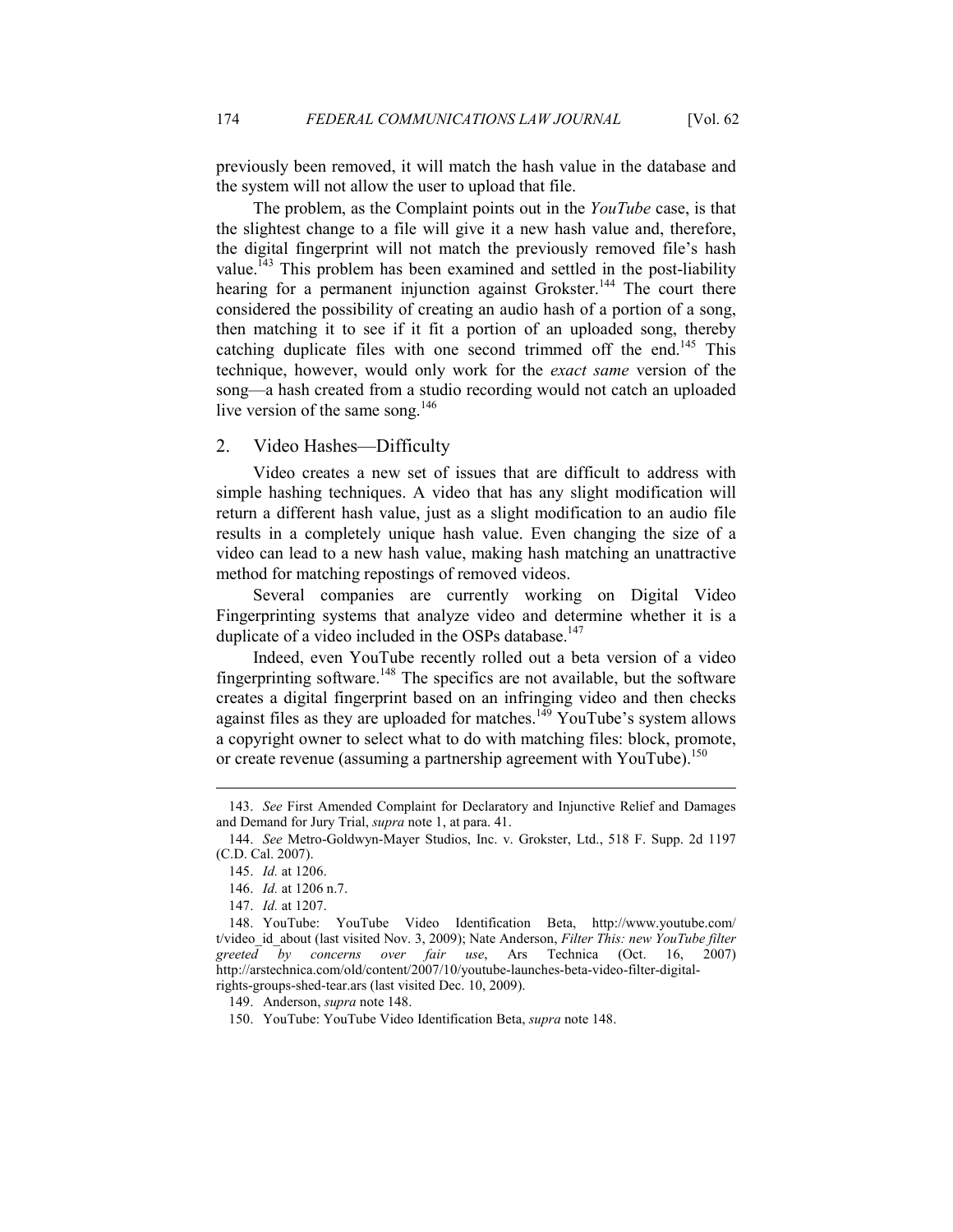## *C. Shortcomings of Current Video Fingerprinting Technology Use*

The use of the digital video fingerprinting technology certainly provides one part of the solution to the problem of resubmissions of infringing video. As the methods get perfected and software moves from beta to the full-release version, copyright owners can expect to see more technological protection for their creative works.

However, the current incarnation falls short of perfection on several grounds. First, there is no standard agreement between the content industry and the OSPs. Second, the current system fails to address fair-use considerations. Finally, and most importantly, the system removes the copyright holder from the equation when deciding whether a particular video infringes his copyright.

## 1. The Lack of a Clear Standard in Video Fingerprinting Technology Will Result in a System that Is Not Administrable

Critics have already attacked the early incarnations of video fingerprinting as requiring too much from copyright owners and presenting an administrative nightmare. As columnist Nate Anderson noted, "[e]ven content owners might turn out to be a bit wary [as] [t]he new system isn't magic; it requires that copyright holders submit copies of every piece of material that they want protected."<sup>151</sup> YouTube's current system requires submission of a high-quality digital copy of each work for which protection is sought<sup>152</sup>—something nonpartner content owners may not want to do.

In addition, several software companies have released competing video identification products. For example, Gracenote, a staple company in audio recognition software, announced in early 2008 the "[m]ost [a]dvanced [v]ideo [i]dentification . . . [p]latform."<sup>153</sup> Later that year, Audible Magic announced a partnership with IBM to provide "[b]est-[i]n- [c]lass" video fingerprinting.<sup>154</sup> Because of the number of technologies, it will prove difficult for content owners to know whom to supply video for fingerprinting.

Further, with no centralized system, content owners will be distributing high-quality videos to each video-upload site employing these

 <sup>151.</sup> Anderson, *supra* note 148.

 <sup>152.</sup> *Id.*

 <sup>153.</sup> Press Release, Concept Communications for Gracenote, Gracenote Unveils the Most Advanced Video Identification, Recommendation, and Content Management Platform, (Jan. 7, 2008), *available at* http://www.reuters.com/article/pressRelease/idUS106193+07- Jan-2008+MW20080107.

 <sup>154.</sup> Press Release, Audible Magic, IBM and Audible Magic Team to Protect Video Content: New Software Provides "Best-In-Class" Video Content Identification Services to Prevent Piracy, (Oct. 23, 2008) *available at* http://www.audiblemagic.com/news/pressreleases/pr-2008-10-23.asp.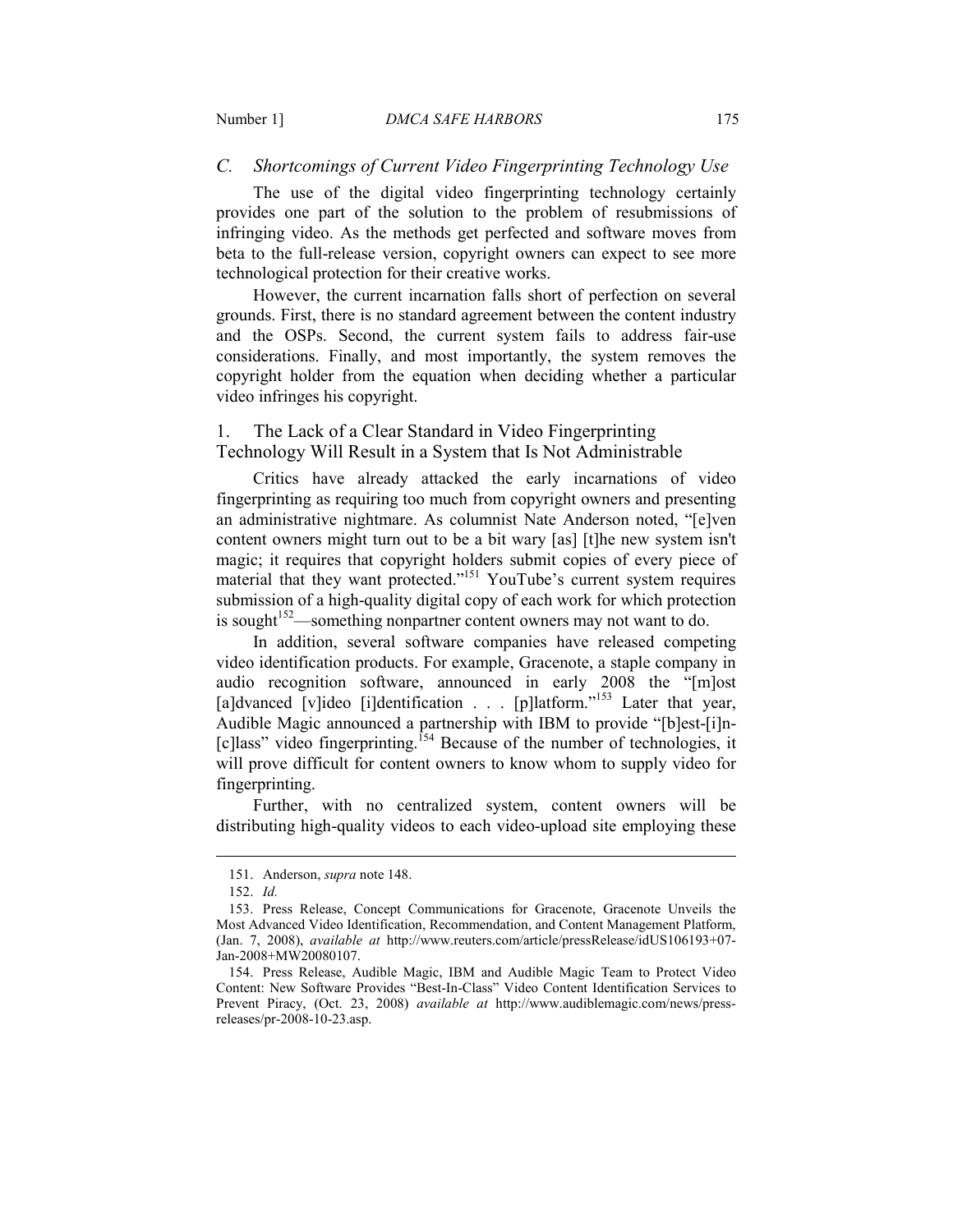control measures.<sup>155</sup> This presents problems simply dealing with the mass of samples to be sent, but also exposes content owners to an even greater risk of copies of the copyrighted material being available in the free market.

2. Allowing Automatic Rejection of a Video Match Curtails Fair-Use Freedoms

Fair users of copyrighted content already have few protections under the DMCA.<sup>156</sup> While many OSPs have an appeals procedure, Section 512 compels OSPs to blindly remove anything for which OSPs receive a valid take-down notice without checking whether the third party was making a legal use of the material. The EFF points out that YouTube's video identification software "can't discern whether a 'match' results from a verbatim infringing copy, or whether it results from a short excerpt embedded in a longer piece that includes other content."<sup>157</sup> Consequently, the EFF recommends two potential courses of action that could provide additional protection to fair users. The EFF suggests requiring both an audio match and a video match before blocking any content.<sup>158</sup> Alternatively (or in addition), the EFF suggests adding a test that outputs the percentage of the uploaded clip that matched the copyrighted material in order to allow for transformative uses.<sup>159</sup>

3. Complete Automation of the Process Removes the Most Knowledgeable Party and Lowers Accountability

The actual copyright holder has the best access to information to determine whether a particular bit of media infringes on the copyright holder's copyright.<sup>160</sup> The copyright holder also has the most to gain from monitoring illegal uses of the copyright. In addition, an automated process removes the human character that acts as a check to ensure fair play.<sup>161</sup> The DMCA notification requirements currently demand that the complainant certify, under penalty of perjury, that the notice was the product of a good-

<sup>155.</sup> See Peter Burrows, *Nabbing Video Pirates: Who Needs Google?*, BUS. WK., Oct. 16, 2007, *available at* http://www.businessweek.com/technology/content/oct2007 /tc20071016\_876447. htm.

 <sup>156.</sup> *See* 17 U.S.C. § 512(g).

<sup>157.</sup> Fred von Lohmann, *YouTube's Copyright Filter: New Hurdle for Fair Use?*, *ELECTROIC FROTIER FOUD.*, Oct. 15, 2007, *available at*  http://www.eff.org/deeplinks/2007/10/youtubes-copyright-filter-new-hurdle-fair-use.

 <sup>158.</sup> *Id*.

 <sup>159.</sup> *Id.*

 <sup>160.</sup> *See* discussion *supra* Part III.A.

 <sup>161.</sup> *See generally* YouTube: YouTube Video Identification Beta, *supra* note 155. (outlining automated process).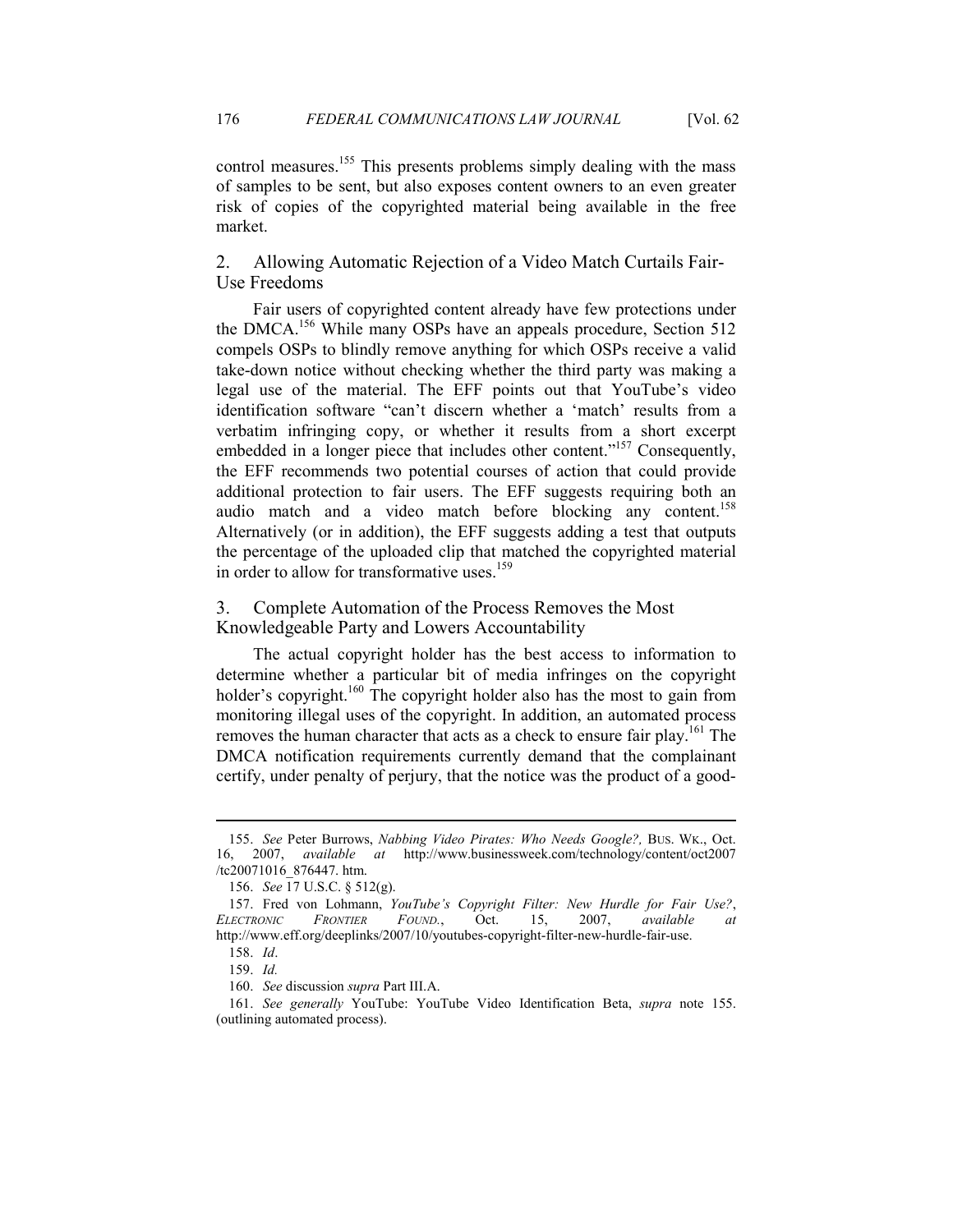faith belief.<sup>162</sup> This requirement helps ensure that clearly legal uses of a copyrighted work, or use of noncopyrighted work altogether, are not arbitrarily removed. Taking the claimant and the notice out of the process removes those checks and puts too much trust in an untested system.

## *D. Proper Use of Video Fingerprinting Technology*

To resolve all the concerns raised by a fully automated, decentralized system, the industry should follow some basic guidelines. These guidelines will maintain stability while ensuring each interested party receives a minimum level of protection.

First, it is important to view video fingerprinting technology as a standard technical measure contemplated in Section  $512(i)(1)(B)$ . Since the process is technological by nature, and likely will require cooperation from OSPs, this makes perfect sense. As a standard technical control measure, a broad consensus of copyright owners and service providers must develop the systems to be used, or at least agree on some basic principles. Researchers at IEEE, a common standards organization, propose a uniform solution for video fingerprinting.<sup>163</sup> Uniformity will ensure equal opportunities for OSPs to comply, while limiting the amount of copyrighted material a content owner needs to supply to OSPs. In fact, a uniform standard would likely permit copyright owners to generate digital fingerprints on their own systems before uploading them to a central database.

The system should be centralized, or have only a few central locations, to ease the burden on content owners and to provide uniformity in application. Content owners will provide the digital fingerprints or highquality videos to the centralized location rather than to each OSP. The system should be accessible to all content providers, or at least those over a relatively small threshold size, to promote equal protection among copyright holders. Also, pursuant to Section  $512(i)(2)(C)$ , the system contemplated must not impose substantial costs on OSPs or overly tax their systems. An original purpose of the statute was to "preserve[] strong incentives for service providers and copyright owners to cooperate to detect and deal with copyright infringements that take place in the digital networked environment."<sup>164</sup>

Second, the catalyst for this added technical measure must be kept in mind. The need for a system like this arose out of the expense of searching

 <sup>162. 17</sup> U.S.C. § 512(c)(3)(A)(v) (2006).

 <sup>163.</sup> Sunil Lee & Chang D. Yoo, *Robust Video Fingerprinting for Content-Based Video Identification*, 18 IEEE TRANSACTIONS ON CIRCUITS AND SYSTEMS FOR VIDEO TECH. 983 (2008), *available at* http://ieeexplore.ieee.org/stamp/stamp.jsp?arnumber=04472177.

 <sup>164.</sup> S. REP. NO. 105-190, at 20 (1998).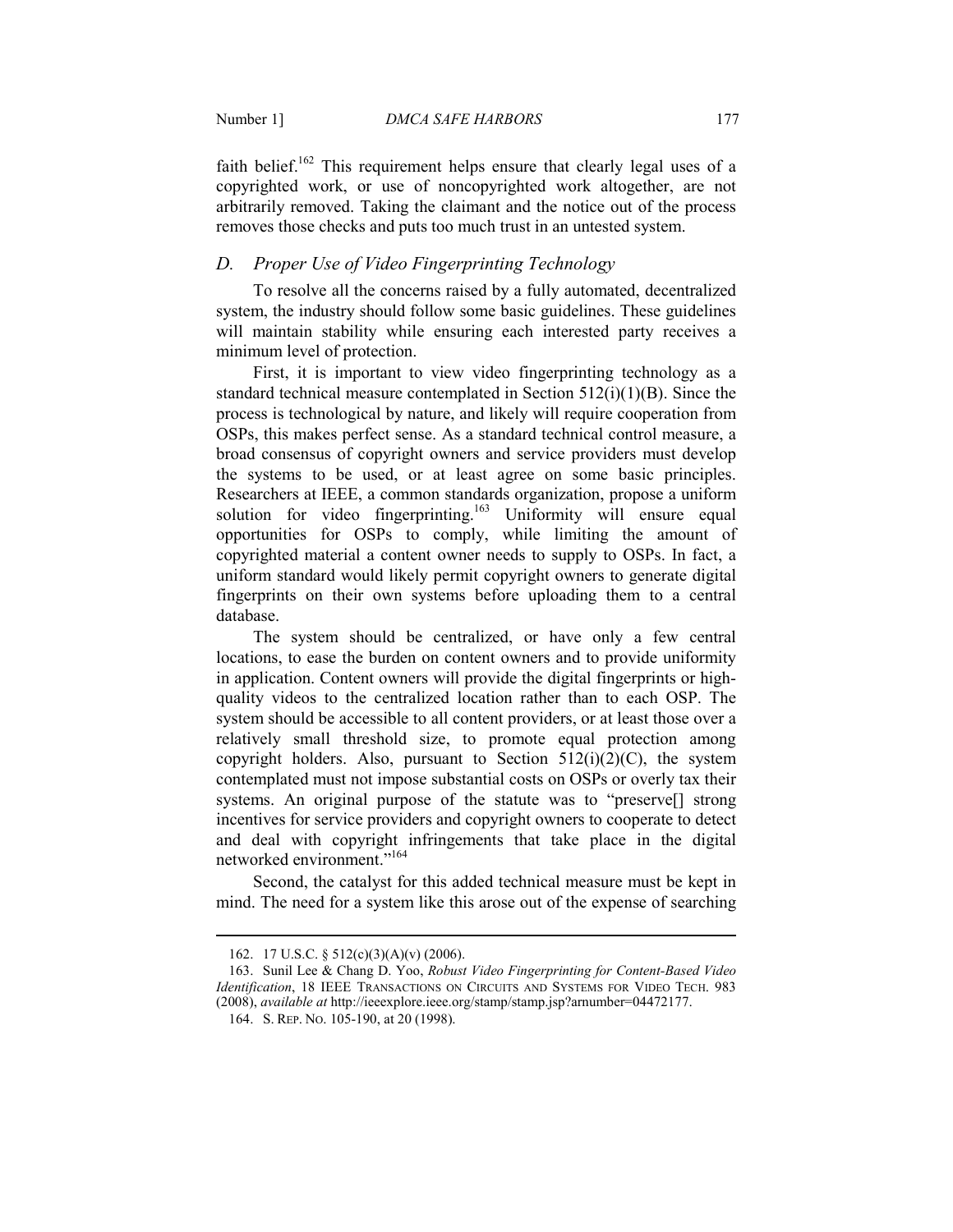for infringing content that had already been removed. Accordingly, the system should be limited to content that has already been the subject of a DMCA take-down notice at least one time. This provision, which may allow for some initial infringement, will keep the system from getting overloaded with digital fingerprints for video that will never be uploaded by a third party to an OSP. Perhaps some mechanism for scanning existing clips after a specific key is first added to the system is appropriate to knock out all cases of infringement on different networks and by different users.

Third, the identification software should not default to blocking the content outright. There is still room for the DMCA take-down notice in the new scheme. Instead of blocking the content, a match should trigger a message to the appropriate copyright owner that a match was made, and that the copyright owner should review the offending material and notify the appropriate OSP through the existing take-down notification process. Not only does this require a human check on the computer system, it also provides for accountability. An individual must be personally responsible for faulty notices and claims made in bad faith or where the uploaded content simply does not match the alleged copyrighted material. This provision will also provide some nominal protections for fair users, since sending a take-down notice for a blatant fair use could be considered bad faith  $16\overline{5}$ 

Some may criticize this provision since it puts the burden of determining infringement and sending notice back on the copyright owner, with little change with respect to the OSPs responsibilities. However, the take-down notice is the glue that holds the entire safe-harbor provision together. Knowledge of infringement is imputed by virtue of a take-down notice. Vicarious liability arises when an OSP fails to exercise its right to control infringement. However, this method seeks out infringement far more effectively than any individual or business ever could. It allows an analysis to take place right when the file is uploaded and, if the digital fingerprint indicates that the file could be infringing, the copyright owner is notified immediately—no searching the Web site required.

## *E. Impact on YouTube Litigation*

Providing a means to mitigate copyright holders' fears while encouraging responsible use of Internet technologies requires some innovative thinking. However, the fundamentals of the DMCA provide a solid framework on which to build. By adding a simple technical control measure, the DMCA can remain current in light of new, emerging technologies. The technical control scheme advanced herein ensures that

 <sup>165.</sup> *See* 17 U.S.C. § 512(c)(3)(A)(v) (2006).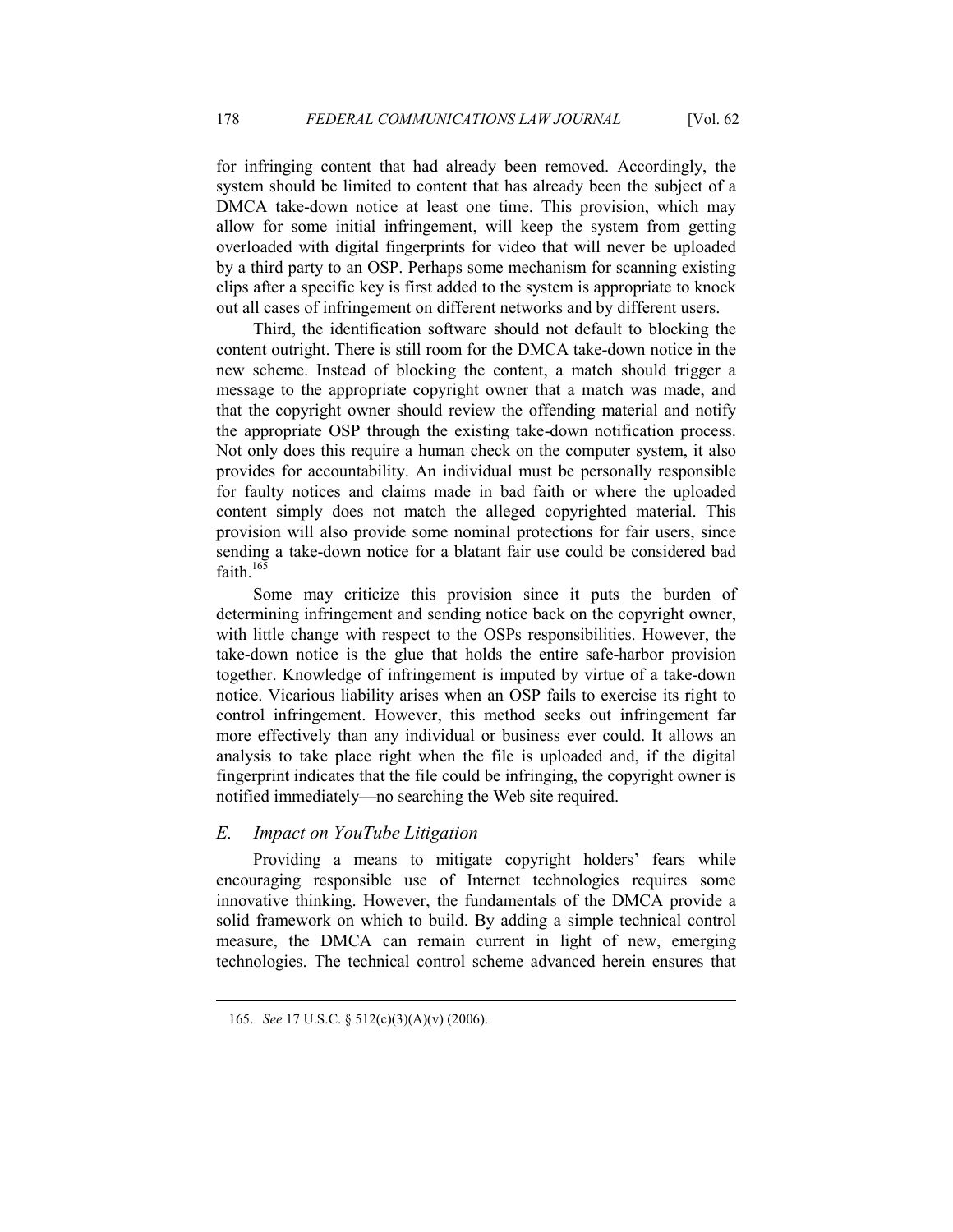each party achieves its goal: the copyright owner gets help eliminating repeated uploads of the same infringing content, the OSP knows exactly how to avoid vicarious liability arising out of its "right to control" infringement, and the fair users experience reduced negative impacts because of the effect of the regulation.

The proposed solution focuses on identifying video fingerprinting technology as a "standard technological control measure."<sup>166</sup> Currently, there is nothing "standard" about the array of competing standards and procedures. Until the various content owners and prominent OSPs come together to establish a standard, courts should not rule against innovative OSPs. The YouTube litigation can be the perfect opportunity to promote development of responsible technologies that protect copyright owners' interests, limit the burden of discovering repeat instances of infringement, and promote online innovation.

## IV. EXTENDING A KNOWLEDGE REQUIREMENT ACROSS THE ENTIRE SAFE-HARBOR PROVISION

As noted above, the DMCA, as written, provides no protection against vicarious infringement, essentially making it inapplicable in today's online world. Vicarious liability arises when an OSP receives a direct financial benefit from infringing activity that it has the right and ability to control. As the *Napster* court noted, a direct financial benefit arises when the availability of infringing material acts as a draw to the service.<sup>167</sup> No doubt exists that infringing material contributes to the draw for sites like YouTube.

The question becomes whether the site has the right and ability to control the infringement. In order to qualify for DMCA protection, an OSP must reasonably implement a termination policy for repeat infringers.<sup>168</sup> Some courts, including the Ninth Circuit, have held that such a policy imputes a duty on an OSP to search for infringing material and terminate the users who have uploaded the content.<sup>169</sup> However, such a duty assumes that the OSP knows the names of millions of copyrighted works for which to search. It is clear that the owner of the copyright must bear some responsibility to inform the OSP that its infringement of its copyright is acting as a draw—and, therefore, a financial benefit—to the service.

The *Napster* and *Veoh* decisions already seemed to extend a notification requirement to vicarious liability. When a termination policy is

-

 <sup>166. 17</sup> U.S.C. § 512(i)(1)(B).

 <sup>167.</sup> A&M Records, Inc. v. Napster, Inc., 239 F.3d 1004, 1023 (9th Cir. 2001) (quoting Fonovisa, Inc. v. Cherry Auction, Inc., 76 F.3d 259, 263-64 (9th Cir. 1996)).

 <sup>168. 17</sup> U.S.C. § 512(i)(1)(A).

 <sup>169.</sup> *apster*, 239 F.3d at 1023-24.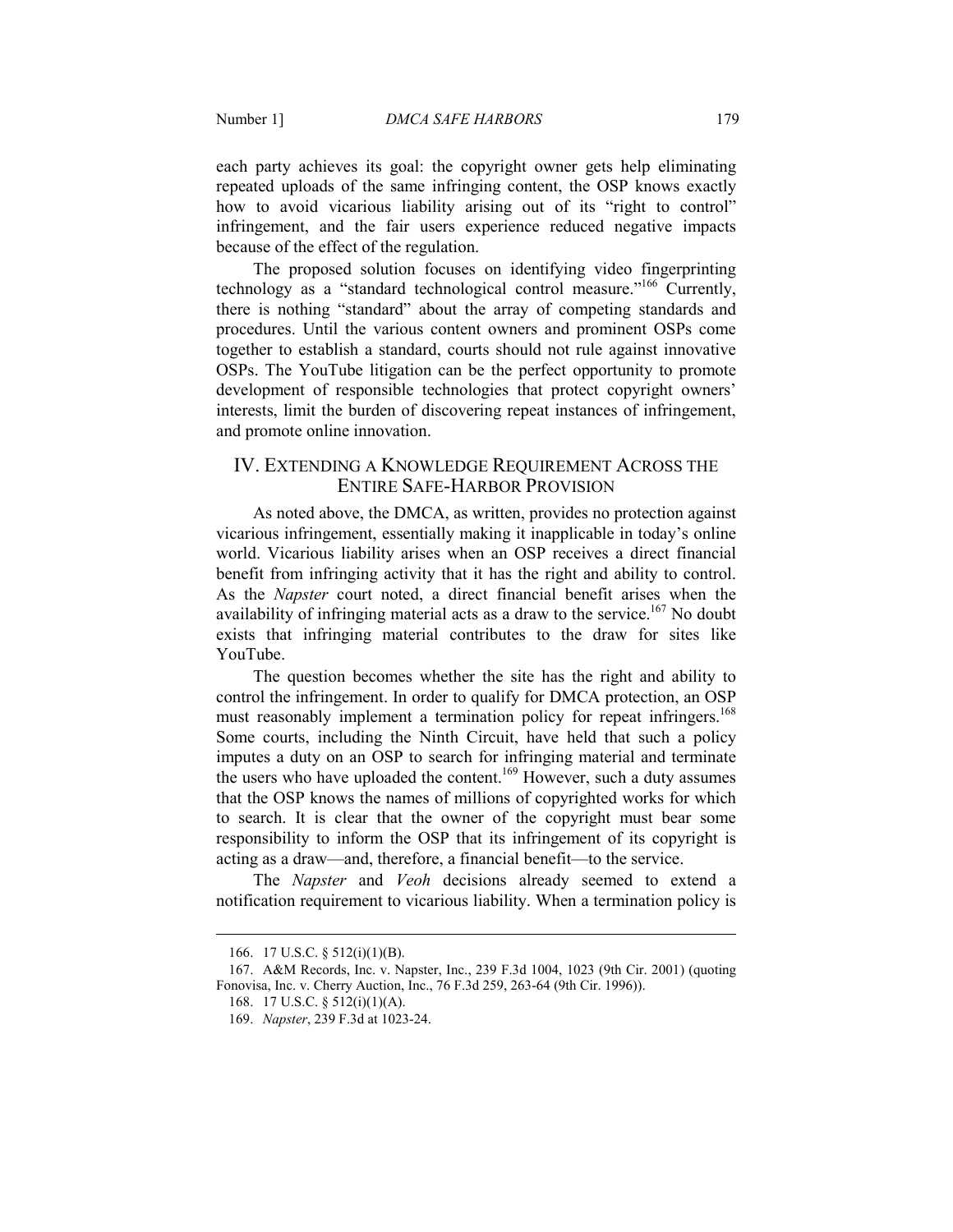used as a de facto right and ability to control, something more than the ability to search the network for material that may be infringing must be required. It follows that the duty to police the network (exercising the right and ability to control) should extend only to the copyrighted works of which the OSP has been made aware. Thus, the DMCA safe harbor should shield OSPs from liability for vicarious, as well as contributory, liability until the OSP is made aware of the infringing content. However, instead of simply removing the infringing file specified by a take-down notice, an OSP now has the right and ability to control infringement of the copyrighted work at issue. Once the OSP has been made aware that a particular video is copyrighted, the duty to police the network should extend to that video.

Combined with the video fingerprinting technology discussed in Part III, the burden of limiting instances of infringement is shared among the parties at the time they have the best ability to control it. Content owners have the best access to knowledge and the incentive to discover and notify OSPs of the initial infringement. The onus then shifts to OSPs, which have a duty to police their network to keep duplicates and repeat infringements from permeating the Internet.

## V. CONCLUSION

After analyzing how courts have applied the safe harbors of the DMCA Section 512 to various OSPs, it is obvious more clarity and stability will benefit the long-term incentive to innovate on the Internet. Congress enacted the DMCA as a means to foster cooperation between content owners and OSPs to advance innovation into the digital age.<sup>170</sup>

Unsurprisingly, very little cooperation resulted from OSPs creating services targeted exclusively or primarily at encouraging copyright infringement. The creators of Napster, Aimster, and Grokster intended to promote rampant copyright infringement. However, even as services that are more consistent with Congress' contemplation arise, content providers continue to pursue litigation intending to shut down online services. To realize the goals of the DMCA, and to force copyright owners into the digital age, courts must enforce the DMCA's threshold requirements to encourage the private sector to adapt their technologies to a rapidly changing marketplace. Extending the knowledge requirement across the entire safe-harbor provision encourages collaboration and provides an incentive for OSPs to actively pursue copyright infringement on their network.

 <sup>170.</sup> S. REP. NO. 105-190, *supra* note 52, at 20.